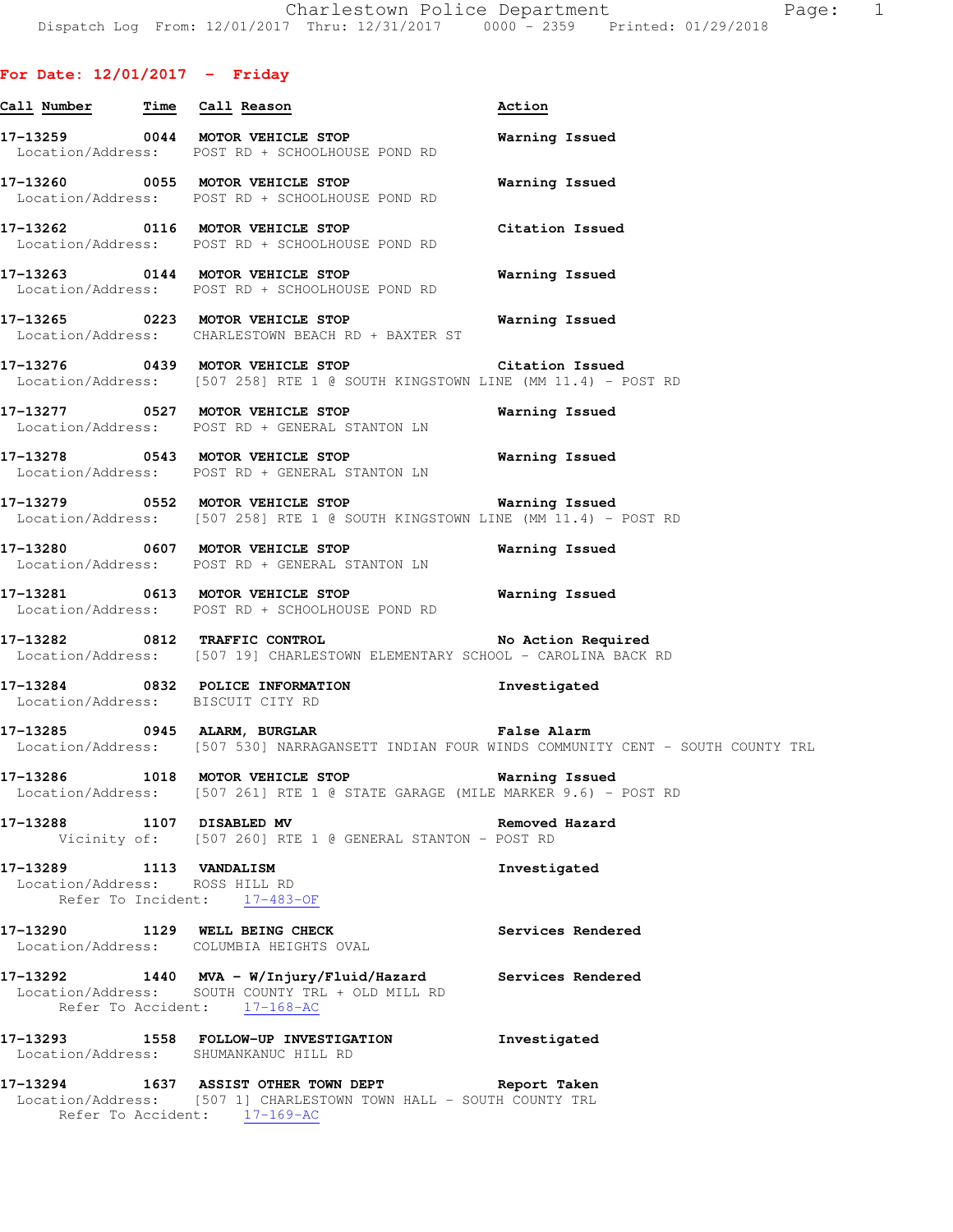**17-13295 1753 OFFICER WANTED Transported to Hospital**  Location/Address: OLD POST RD

# **17-13296 1815 ALARM, BURGLAR False Alarm**  Location/Address: [507 556] QUONNY FARM HOUSE, LLC - WEST BEACH RD

**17-13298 1901 MOTOR VEHICLE STOP No Action Required**  Location/Address: [507 279] RTE 2 @ CHARLESTOWN TOWN HALL - SOUTH COUNTY TRL

**17-13299 1908 MOTOR VEHICLE STOP Warning Issued**  Location/Address: ARNOLDA RD + OLD POST RD

**17-13300 2001 FOLLOW-UP INVESTIGATION Could Not Locate**  Location/Address: OLD POST RD

**17-13301 2004 ALARM, BURGLAR False Alarm**  Location/Address: ELIZABETH COOPER DR

**17-13302 2022 MOTOR VEHICLE STOP Warning Issued**  Location/Address: [507 260] RTE 1 @ GENERAL STANTON - POST RD

**17-13303 2044 FIRE, STRUCTURE Services Rendered**  Location/Address: MAIZE DR

### **For Date: 12/02/2017 - Saturday**

**17-13308 0046 MOTOR VEHICLE STOP Warning Issued**  Location/Address: SOUTH COUNTY TRL + BOTKA DR

**17-13309 0054 MOTOR VEHICLE STOP Warning Issued**  Location/Address: SHANNOCK RD + COLUMBIA HEIGHTS RD

**17-13310 0101 MOTOR VEHICLE STOP Warning Issued**  Location/Address: SOUTH COUNTY TRL + BOTKA DR

**17-13311 0114 MVA - Minor Report Taken**  Location/Address: CHARLESTOWN PACKAGE STORE - POST RD + OLD POST RD Refer To Accident: 17-170-AC

**17-13313 0223 MOTOR VEHICLE STOP Citation Issued**  Location/Address: POST RD + GENERAL STANTON LN

**17-13314 0353 ALARM, BURGLAR Building Checked/Secured**  Location/Address: GENERAL STANTON LN

**17-13316 0557 MOTOR VEHICLE STOP Citation Issued**  Location/Address: POST RD + GENERAL STANTON LN

**17-13317 0726 MOTOR VEHICLE STOP Citation Issued**  Location/Address: [507 266] RTE 1 @ WILLOWS - POST RD

**17-13318 0801 MOTOR VEHICLE STOP Warning Issued**  Location/Address: [507 304] RTE 1A @ CHARLESTOWN PACKAGE STORE - OLD POST RD

**17-13319 0829 MOTOR VEHICLE STOP Warning Issued**  Location/Address: POST RD + SCHOOLHOUSE POND RD

**17-13320 0840 MOTOR VEHICLE STOP Citation Issued**  Location/Address: POST RD + CROSS MILLS RD

**17-13321 0901 MOTOR VEHICLE STOP Warning Issued**  Location/Address: [507 283] RTE 2 @ GIFT BARN - SOUTH COUNTY TRL

**17-13322 0908 MOTOR VEHICLE STOP Warning Issued**  Location/Address: [507 260] RTE 1 @ GENERAL STANTON - POST RD

**17-13323 0910 ASSIST OTHER POLICE DEPT Services Rendered**  Location/Address: [507 930] NARRAGANSETT INDIAN HEALTH CENTER - OLD MILL RD

**17-13324 0940 ASSIST OTHER POLICE DEPT Services Rendered**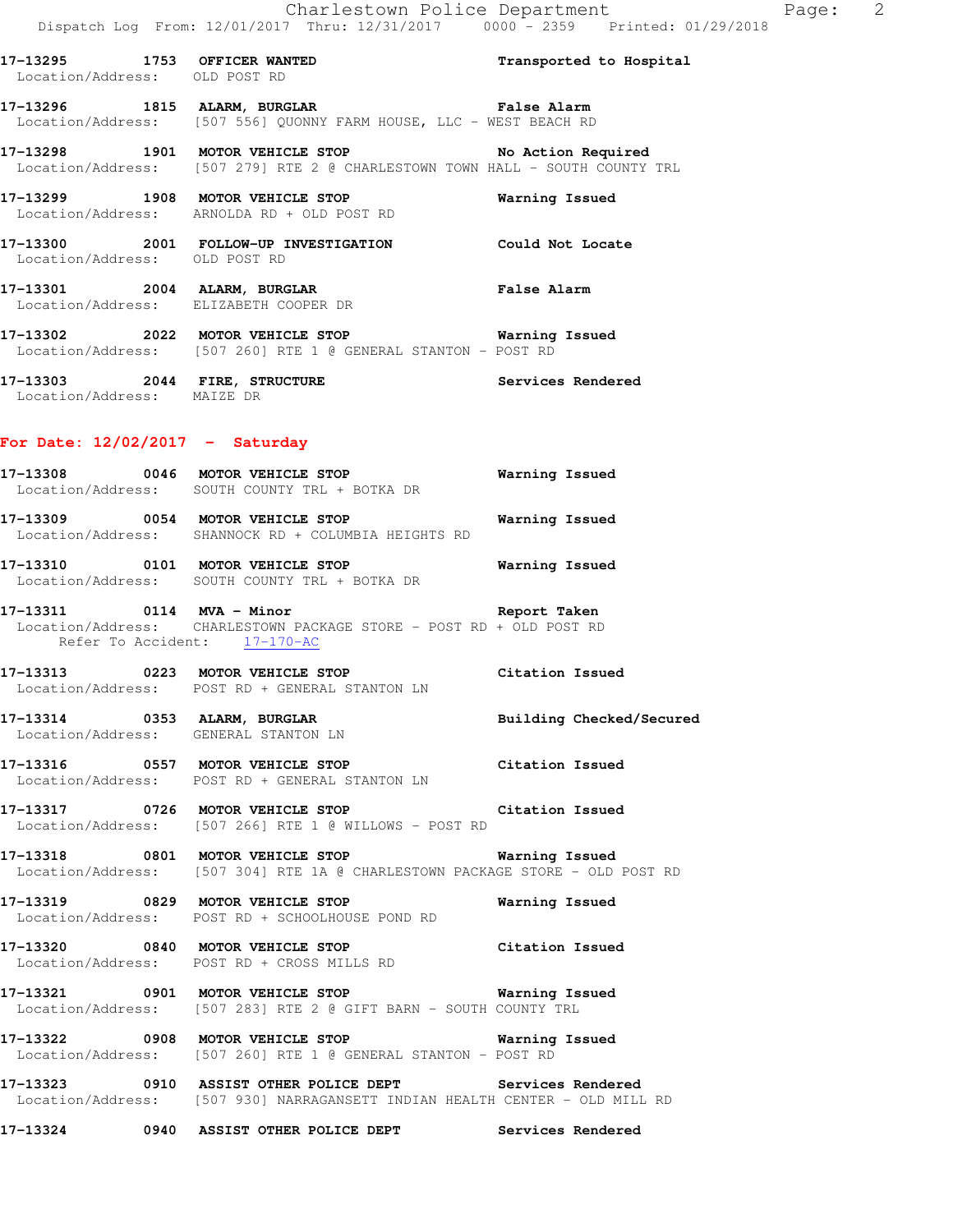|                                                                        | Dispatch Log From: 12/01/2017 Thru: 12/31/2017 0000 - 2359 Printed: 01/29/2018                                                                                                                                                                                                                                         | Charlestown Police Department Page:                                                          | $\overline{\mathbf{3}}$ |
|------------------------------------------------------------------------|------------------------------------------------------------------------------------------------------------------------------------------------------------------------------------------------------------------------------------------------------------------------------------------------------------------------|----------------------------------------------------------------------------------------------|-------------------------|
|                                                                        |                                                                                                                                                                                                                                                                                                                        | Location/Address: [507 530] NARRAGANSETT INDIAN FOUR WINDS COMMUNITY CENT - SOUTH COUNTY TRL |                         |
|                                                                        | 17-13326 1000 FOLLOW-UP INVESTIGATION Services Rendered<br>Location/Address: [507 642] CHARLESTOWN POLICE DEPARTMENT - OLD POST RD                                                                                                                                                                                     |                                                                                              |                         |
|                                                                        | 17-13327 1309 FIRE, OTHER 2001 2003 Extinquished<br>Location/Address: [507 15] CASTLEROCK CONDOMINIUMS - CASTLE ROCK DR                                                                                                                                                                                                |                                                                                              |                         |
| Location/Address: CEDAR SWAMP PATH                                     | 17-13328 1313 POLICE INFORMATION Investigated                                                                                                                                                                                                                                                                          |                                                                                              |                         |
|                                                                        | 17-13329 1357 MOTOR VEHICLE STOP 6 Warning Issued<br>Location/Address: SOUTH COUNTY TRL + NEW BISCUIT CITY RD                                                                                                                                                                                                          |                                                                                              |                         |
|                                                                        | 17-13330 1509 RECOVERED STOLEN MV 1nvestigated<br>Location/Address: [507 642] CHARLESTOWN POLICE DEPARTMENT - OLD POST RD                                                                                                                                                                                              |                                                                                              |                         |
|                                                                        | 17-13331 1514 MOTOR VEHICLE COMPLAINT Could Not Locate<br>Location/Address: [507 275] RTE 1 @ WESTERLY LINE - POST RD                                                                                                                                                                                                  |                                                                                              |                         |
|                                                                        | 17-13332 1617 MOTOR VEHICLE COMPLAINT Could Not Locate<br>Location/Address: [507 261] RTE 1 @ STATE GARAGE (MILE MARKER 9.6) - POST RD                                                                                                                                                                                 |                                                                                              |                         |
|                                                                        | 17-13334 1718 ROAD HAZARD/OBSTRUCTION Services Rendered<br>Vicinity of: [507 261] RTE 1 @ STATE GARAGE (MILE MARKER 9.6) - POST RD                                                                                                                                                                                     |                                                                                              |                         |
| Location/Address: THOMAS ST                                            | 17-13336 2030 ANIMAL COMPLAINT Services Rendered                                                                                                                                                                                                                                                                       |                                                                                              |                         |
|                                                                        | 17-13337 2038 POLICE INFORMATION No Action Required<br>Location/Address: [507 9] BRENDA'S BEAUTY SALON - ALTON CAROLINA RD                                                                                                                                                                                             |                                                                                              |                         |
| Location/Address: HUNTER'S HARBOR RD                                   | 17-13339 2247 SUSPICIOUS ACTIVITY/VEHICLE Services Rendered                                                                                                                                                                                                                                                            |                                                                                              |                         |
| For Date: $12/03/2017 -$ Sunday                                        |                                                                                                                                                                                                                                                                                                                        |                                                                                              |                         |
|                                                                        | 17-13341 0004 MOTOR VEHICLE STOP Citation Issued<br>Location/Address: POST RD + WEST BEACH RD                                                                                                                                                                                                                          |                                                                                              |                         |
|                                                                        | 17-13342 0018 MOTOR VEHICLE STOP<br>Location/Address: [507 66] WILLOWS RESORT - POST RD                                                                                                                                                                                                                                | Warning Issued                                                                               |                         |
|                                                                        | 17-13343 0026 MOTOR VEHICLE STOP<br>Location/Address: [507 100] RTE 1 @ FIORES (MILE MARKER 8.0) - POST RD                                                                                                                                                                                                             | Warning Issued                                                                               |                         |
|                                                                        | 17-13344 0035 ALARM, BURGLAR<br>Location/Address: [507 12] CAROLINA POST OFFICE - ALTON CAROLINA RD                                                                                                                                                                                                                    | Building Checked/Secured                                                                     |                         |
| 17-13345 0053 MOTOR VEHICLE STOP<br>Location/Address: CAROLINA BACK RD |                                                                                                                                                                                                                                                                                                                        | Warning Issued                                                                               |                         |
| Location/Address: CAROLINA BACK RD<br>Age:                             | 17-13346 0058 MOTOR VEHICLE STOP<br>Refer To Arrest: 17-147-AR<br>Arrest: QUARRY, NATHAN R<br>Address: 144 CAROLINA BACK RD CHARLESTOWN, RI<br>40<br>Charges: DUI/DRUGS/ALCOHOL/1ST OFFENSE - B.A.C. UNKNOWN<br>Refusal to Submit to Chemical Test - 1st Violation<br>DRIVING-DENIAL, SUS/REV-LICENSE-FOR CERTAIN VIOL | Arrest (s) Made                                                                              |                         |
| 17-13353 0311 TRANSPORT<br>Location/Address: CAROLINA BACK RD          |                                                                                                                                                                                                                                                                                                                        | Services Rendered                                                                            |                         |
|                                                                        | 17-13354 0509 TRAFFIC CONTROL<br>Location/Address: [507 57] BREEZY ACRES MINI GOLF - POST RD                                                                                                                                                                                                                           | Building Checked/Secured                                                                     |                         |
|                                                                        | 17-13357 1012 SUSPICIOUS ACTIVITY/VEHICLE Warning Issued<br>Location/Address: [507 410] DUNKIN DONUTS - OLD POST RD                                                                                                                                                                                                    |                                                                                              |                         |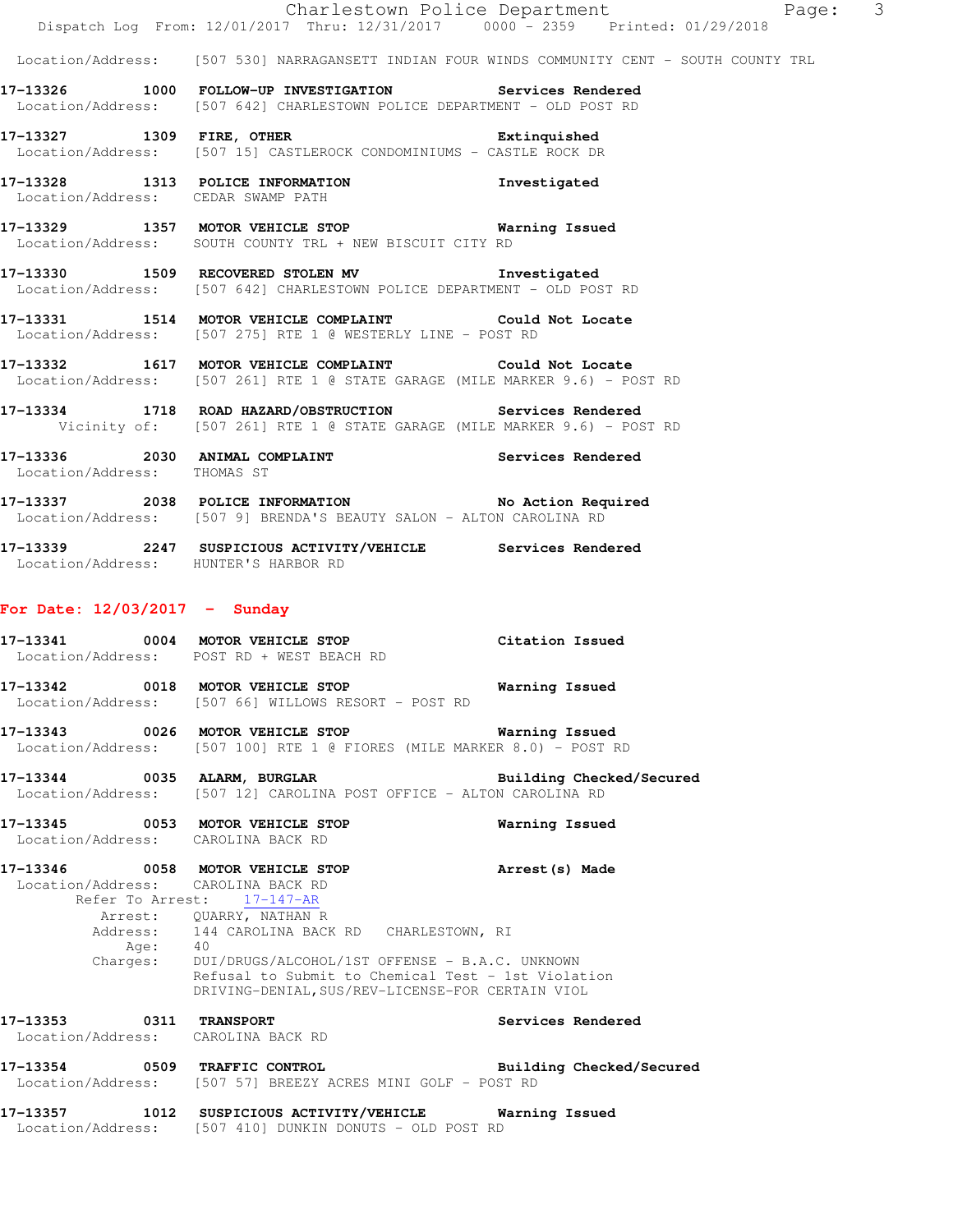**17-13358 1144 MOTOR VEHICLE COMPLAINT Could Not Locate**  Location/Address: [507 258] RTE 1 @ SOUTH KINGSTOWN LINE (MM 11.4) - POST RD

**17-13360 1202 FOLLOW-UP INVESTIGATION Investigated**  Location/Address: SHUMANKANUC HILL RD **17-13361 1429 ASSIST CITIZEN Services Rendered**  Location/Address: NANCY LN **17-13364 1807 ASSIST OTHER POLICE DEPT Could Not Locate**  Location/Address: [507 275] RTE 1 @ WESTERLY LINE - POST RD

**17-13366 1826 OFFICER WANTED Services Rendered**  Location/Address: [507 289] RTE 112 @ MEADOWBROOK INN - CAROLINA BACK RD

**17-13367 1845 POLICE INFORMATION Services Rendered**  Location/Address: [507 9] ALTON CAROLINA RD

**17-13368 1919 DISABLED MV Services Rendered**  Vicinity of: [507 649] NATALE CONSTRUCTION CORP - OLD POST RD

**17-13369 1931 SUSPICIOUS ACTIVITY/VEHICLE Services Rendered**  Location/Address: [507 36] CHARLESTOWN MINI-SUPER - OLD POST RD

**17-13370 2013 POLICE INFORMATION No Action Required**  Location/Address: ALTON CAROLINA RD

**17-13371 2341 MOTOR VEHICLE STOP Warning Issued**  Location/Address: WESTERLY LINE - POST RD

### **For Date: 12/04/2017 - Monday**

|                                    | 17-13377 0008 MOTOR VEHICLE STOP<br>Location/Address: POST RD + GENERAL STANTON LN                                          | Warning Issued           |
|------------------------------------|-----------------------------------------------------------------------------------------------------------------------------|--------------------------|
| Location/Address: WORDEN'S POND RD | 17-13379 0027 MOTOR VEHICLE STOP                                                                                            | Warning Issued           |
|                                    | 17-13380 0031 MOTOR VEHICLE STOP<br>Location/Address: POST RD + CROSS MILLS RD                                              | <b>Warning Issued</b>    |
| Location/Address: WORDEN'S POND RD | 17-13381 0036 MOTOR VEHICLE STOP                                                                                            | Warning Issued           |
|                                    | 17-13383 0056 MOTOR VEHICLE STOP 6 Citation Issued<br>Location/Address: SHANNOCK RD + MAPLE LAKE FARM RD                    |                          |
|                                    | 17-13396 0518 TRAFFIC CONTROL<br>Location/Address: [507 100] RTE 1 @ FIORES - POST RD                                       | Building Checked/Secured |
| Location/Address: BISCUIT CITY RD  | 17-13398 6827 EMBEZZELMENT/FRAUD/FORGERY Investigated                                                                       |                          |
|                                    | 17-13403 1106 DISABLED MV Services Rendered<br>Location/Address: [507 258] RTE 1 @ SOUTH KINGSTOWN LINE (MM 11.4) - POST RD |                          |
| 17-13410 2059 OFFICER WANTED       |                                                                                                                             | Arrest (s) Made          |

 Location/Address: [507 414] OLD RD Refer To Arrest: 17-148-AR Arrest: MAURICIO, MARC A Address: 39 OLD RD CHARLESTOWN, RI Age: 39 Charges: DOMESTIC-SIMPLE ASSAULT/BATTERY

# **For Date: 12/05/2017 - Tuesday**

**17-13415 0026 MOTOR VEHICLE STOP Warning Issued**  Location/Address: POST RD + GENERAL STANTON LN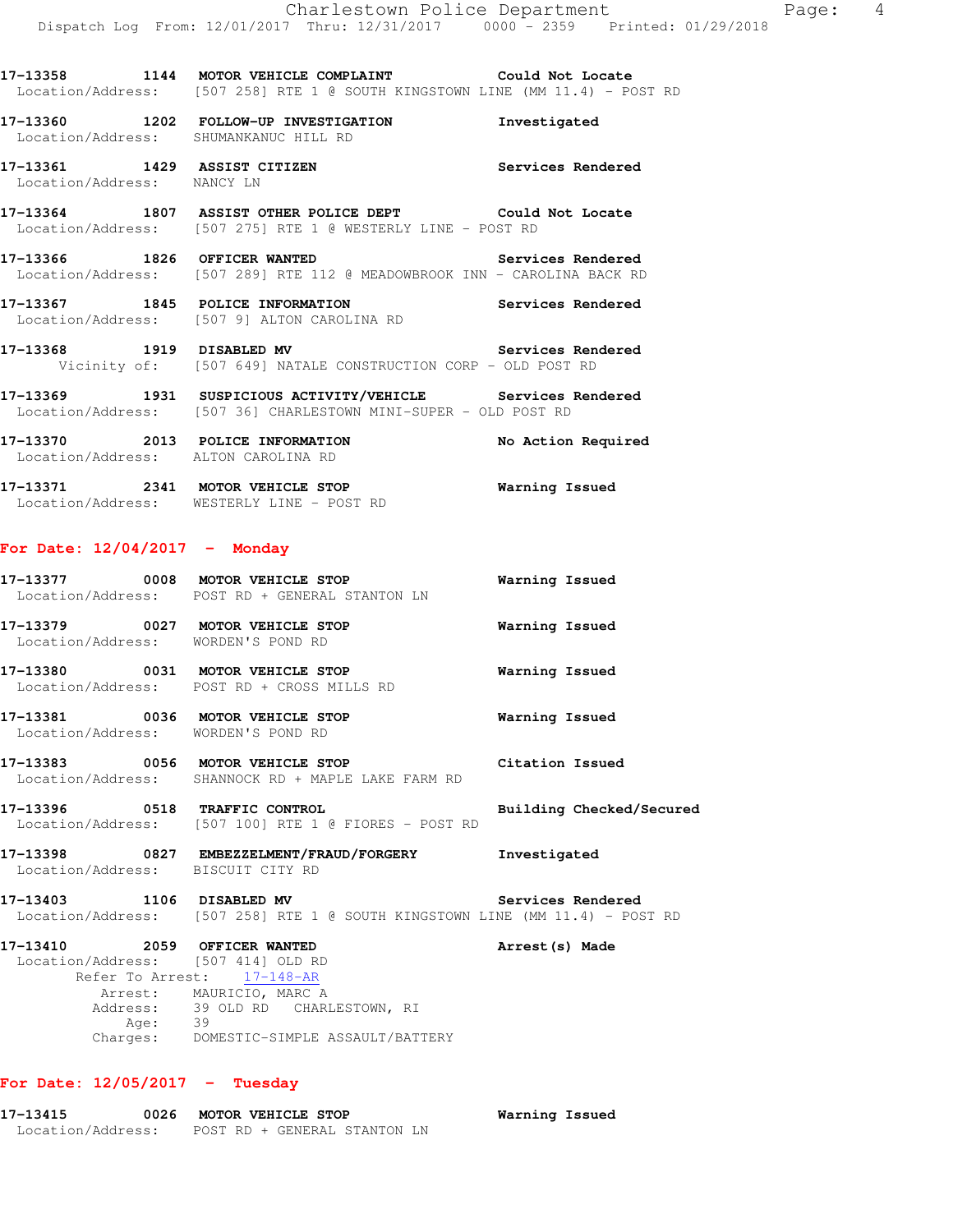**17-13417 0040 MOTOR VEHICLE STOP Citation Issued**  Location/Address: POST RD + CROSS MILLS RD **17-13419 0050 MOTOR VEHICLE STOP Arrest(s) Made**  Location/Address: [507 37] CHARLESTOWN WINE AND SPIRITS - OLD POST RD Refer To Arrest: 17-149-AR Arrest: HAYS, DARYL P Address: 2934 POST RD WAKEFIELD, RI Age: 37 Charges: DUI/DRUGS/ALCOHOL/1ST OFFENSE - B.A.C. UNKNOWN Refusal to Submit to Chemical Test - 1st Violation **17-13420 0212 MOTOR VEHICLE STOP Warning Issued**  Location/Address: [507 88] EAST WEST MARKET - POST RD **17-13421 0227 MVA - W/Injury/Fluid/Hazard Transported to Hospital**  Location/Address: [507 64] RATHSKELLER RESTAURANT - OLD COACH RD Refer To Accident:  $\frac{17-171-AC}{2}$ **17-13422 0939 TRANSPORT Taken/Refered to Other A**  Location/Address: [507 642] CHARLESTOWN POLICE DEPARTMENT - OLD POST RD **17-13423 1013 TRANSPORT Taken/Refered to Other A**  Location/Address: [507 642] CHARLESTOWN POLICE DEPARTMENT - OLD POST RD **17-13432 1650 ASSIST OTHER AGENCY Services Rendered**  Location/Address: [507 19] CHARLESTOWN ELEMENTARY SCHOOL - CAROLINA BACK RD **For Date: 12/06/2017 - Wednesday 17-13442 0042 MOTOR VEHICLE STOP Warning Issued**  Location/Address: [507 258] RTE 1 @ SOUTH KINGSTOWN LINE (MM 11.4) - POST RD **17-13444 0101 MOTOR VEHICLE STOP Warning Issued**  Location/Address: [507 258] RTE 1 @ SOUTH KINGSTOWN LINE (MM 11.4) - POST RD 17-13451 0213 ALARM, BURGLAR **Building Checked/Secured**  Location/Address: GENERAL STANTON LN **17-13454 0445 MOTOR VEHICLE STOP Citation Issued**  Location/Address: [507 258] RTE 1 @ SOUTH KINGSTOWN LINE (MM 11.4) - POST RD **17-13455 0510 TRAFFIC CONTROL Citation Issued**  Location/Address: [507 100] RTE 1 @ FIORES - POST RD **17-13456 0522 MOTOR VEHICLE STOP Warning Issued**  Location/Address: [507 258] RTE 1 @ SOUTH KINGSTOWN LINE (MM 11.4) - POST RD **17-13457 0534 MOTOR VEHICLE STOP Warning Issued**  Location/Address: [507 258] RTE 1 @ SOUTH KINGSTOWN LINE (MM 11.4) - POST RD **17-13458 0549 MOTOR VEHICLE STOP Warning Issued**  Location/Address: [507 258] RTE 1 @ SOUTH KINGSTOWN LINE (MM 11.4) - POST RD **17-13459 0555 MOTOR VEHICLE STOP Warning Issued**  Location/Address: POST RD + GENERAL STANTON LN **17-13460 0603 MOTOR VEHICLE STOP Warning Issued**  Location/Address: POST RD + SCHOOLHOUSE POND RD **17-13461 0617 ALARM, BURGLAR Building Checked/Secured**  Location/Address: BUCKEYE BROOK RD **17-13464 0911 ESCORT Services Rendered**  Location/Address: [507 414] OLD RD

**17-13467 1152 ALARM, FIRE False Alarm**  Location/Address: [507 937] GEMELLI BISTRO - FALCONE LN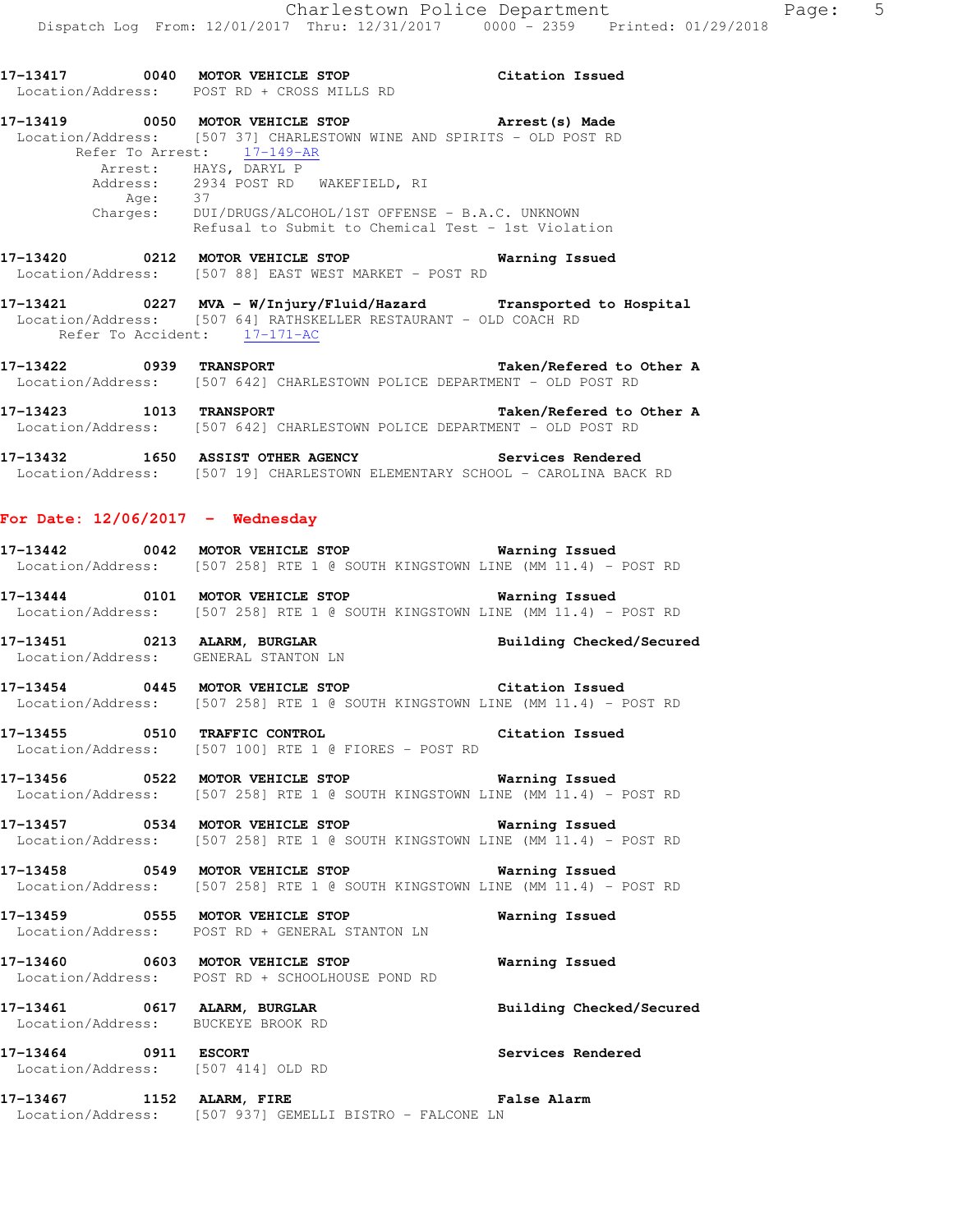**17-13469 1251 MOTOR VEHICLE STOP Warning Issued**  Location/Address: [507 261] RTE 1 @ STATE GARAGE (MILE MARKER 9.6) - POST RD

**17-13470 1517 FIRE, STRUCTURE Extinquished**  Location/Address: SAND HILL RD

**17-13471 1540 TRESPASSING Investigated**  Location/Address: BISCUIT CITY RD

**17-13473 1804 HOUSE CHECK No Action Required**  Location/Address: [507 9] BRENDA'S BEAUTY SALON - ALTON CAROLINA RD

**17-13474 1859 OFFICER WANTED Investigated**  Location/Address: ALTON CAROLINA RD

**17-13475 2049 POLICE INFORMATION Services Rendered**  Location/Address: [507 9] BRENDA'S BEAUTY SALON - ALTON CAROLINA RD

**17-13476 2116 ALARM, BURGLAR False Alarm**  Location/Address: [507 249] HATHAWAY'S BED & BREAKFAST - OLD POST RD

**17-13477 2133 HOUSE CHECK Services Rendered**  Location/Address: [507 9] BRENDA'S BEAUTY SALON - ALTON CAROLINA RD

#### **For Date: 12/07/2017 - Thursday**

**17-13480 0026 MOTOR VEHICLE STOP Warning Issued**  Location/Address: POST RD **17-13481 0038 ASSIST OTHER AGENCY Services Rendered**  Location/Address: POST RD + WEST BEACH RD **17-13483 0047 MOTOR VEHICLE STOP Citation Issued**  Location/Address: POST RD + SCHOOLHOUSE POND RD **17-13484 0049 MOTOR VEHICLE STOP Citation Issued**  Location/Address: [507 100] RTE 1 @ FIORES - POST RD **17-13486 0123 MOTOR VEHICLE STOP Arrest(s) Made**  Location/Address: OLD POST RD + RIDGEWOOD RD Refer To Arrest: 17-150-AR Arrest: TAYLOR, ANDREW J Address: 336 SHANNOCK RD SOUTH KINGSTOWN, RI Age: 22 Charges: DUI/DRUGS/ALCOHOL/1ST OFFENSE - B.A.C. UNKNOWN Refusal to Submit to Chemical Test - 1st Violation **17-13491 0541 TRAFFIC CONTROL Warning Issued**  Location/Address: ROSS HILL RD **17-13493 0857 MVA - Minor Report Taken**  Location/Address: CASTLE ROCK DR Refer To Accident: 17-172-AC **17-13494 0859 MOTOR VEHICLE STOP Warning Issued**  Location/Address: [507 261] RTE 1 @ STATE GARAGE (MILE MARKER 9.6) - POST RD **17-13495 1143 MOTOR VEHICLE STOP Warning Issued**  Location/Address: OLD POST RD + JOHNSON LN **17-13496 1226 MOTOR VEHICLE STOP Warning Issued**  Location/Address: [507 279] RTE 2 @ CHARLESTOWN TOWN HALL - SOUTH COUNTY TRL

**17-13497 1235 MOTOR VEHICLE STOP Warning Issued**  Location/Address: [507 261] RTE 1 @ STATE GARAGE (MILE MARKER 9.6) - POST RD

**17-13499 1445 MVA - Minor Report Taken**  Location/Address: SOUTH COUNTY TRL + CAROLINA BACK RD Refer To Accident: 17-173-AC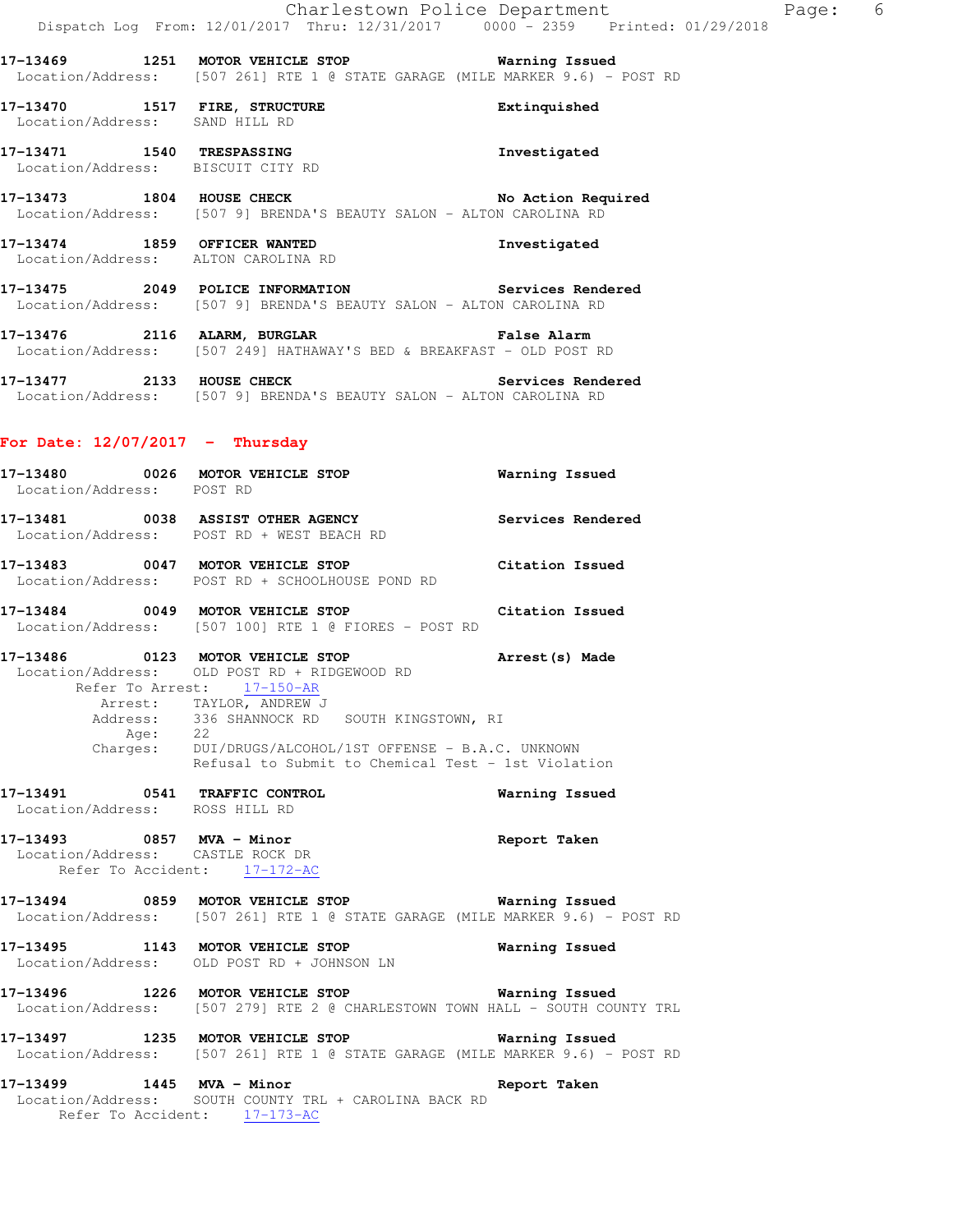**17-13501 1511 BURGLARY (B & E) Investigated**  Location/Address: BUCKEYE BROOK RD Refer To Incident: 17-484-OF

**17-13502 1847 POLICE INFORMATION Services Rendered**  Location/Address: [507 9] BRENDA'S BEAUTY SALON - ALTON CAROLINA RD

**17-13503 1855 FOLLOW-UP INVESTIGATION Investigated**  Location/Address: BUCKEYE BROOK RD

**17-13505 2122 POLICE INFORMATION Services Rendered**  Location/Address: [507 9] BRENDA'S BEAUTY SALON - ALTON CAROLINA RD

### **For Date: 12/08/2017 - Friday**

- **17-13511 0300 POLICE INFORMATION Citation Issued**  Location/Address: U. S. POST OFFICE - OLD POST RD
- **17-13518 0416 MOTOR VEHICLE STOP Warning Issued**  Location/Address: SK LINE - POST RD
- **17-13519 0538 MOTOR VEHICLE STOP No Action Required**  Location/Address: SK LINE - POST RD
- **17-13520 0549 MOTOR VEHICLE STOP Warning Issued**  Location/Address: POST RD + GENERAL STANTON LN
- **17-13521 0601 MOTOR VEHICLE STOP Warning Issued**  Location/Address: POST RD + GENERAL STANTON LN
- **17-13522 0616 MOTOR VEHICLE STOP Warning Issued**  Location/Address: POST RD + GENERAL STANTON LN
- **17-13523 0627 TRANSPORT Services Rendered**  Location/Address: POST RD + SOUTH COUNTY TRL
- **17-13524 0752 VANDALISM Report Taken**  Location/Address: CEDAR RD Refer To Incident: 17-485-OF

**17-13525 0839 TRAFFIC CONTROL Services Rendered**  Location/Address: [507 19] CHARLESTOWN ELEMENTARY SCHOOL - CAROLINA BACK RD

**17-13526 1226 LOST/STOLEN LICENSE PLATES Report Taken**  Location/Address: [507 642] CHARLESTOWN POLICE DEPARTMENT - OLD POST RD Refer To Incident: 17-486-OF

- **17-13527 1252 POLICE INFORMATION Investigated**  Location/Address: PROSSER TRL
- **17-13528 1342 ASSIST OTHER POLICE DEPT Could Not Locate**  Location/Address: SHANNOCK RD

**17-13529 1458 MOTOR VEHICLE STOP Warning Issued**  Location/Address: [507 261] RTE 1 @ STATE GARAGE (MILE MARKER 9.6) - POST RD

**17-13530 1507 MOTOR VEHICLE STOP Warning Issued**  Location/Address: POST RD + SCHOOLHOUSE POND RD

**17-13531 1513 MOTOR VEHICLE STOP Warning Issued**  Location/Address: [507 260] RTE 1 @ GENERAL STANTON - POST RD

- **17-13533 1527 TOWN COUNCIL DOCKET DELIVERY Services Rendered**  Location/Address: [507 1] CHARLESTOWN TOWN HALL - SOUTH COUNTY TRL
- **17-13534 1533 ASSIST OTHER POLICE DEPT Could Not Locate**  Location/Address: [507 275] RTE 1 @ WESTERLY LINE - POST RD

**17-13535 1540 MOTOR VEHICLE STOP Citation Issued**  Location/Address: POST RD + SCHOOLHOUSE POND RD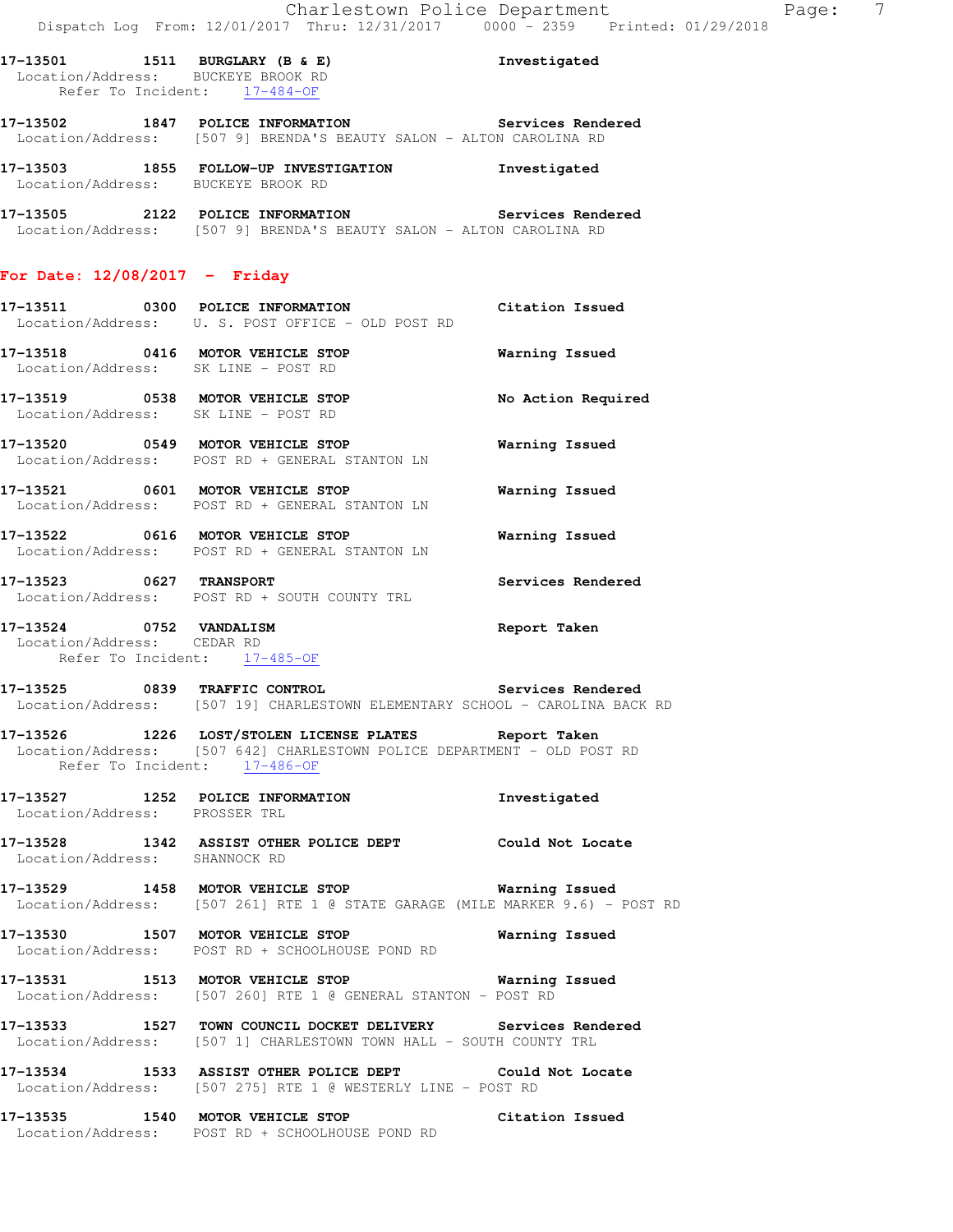**17-13538 1704 MVA - Minor Report Taken**  Location/Address: [507 261] RTE 1 @ STATE GARAGE (MILE MARKER 9.6) - POST RD Refer To Accident: 17-174-AC

**17-13539 1720 MOTOR VEHICLE STOP Warning Issued**  Vicinity of: SOUTH COUNTY TRL

**17-13540 1727 MOTOR VEHICLE STOP Warning Issued**  Location/Address: SOUTH COUNTY TRL + LAURI DR

**17-13544 2117 MOTOR VEHICLE STOP Citation Issued**  Location/Address: POST RD + TAMANACO DR

**17-13545 2137 MOTOR VEHICLE STOP Warning Issued**  Location/Address: [507 303] RTE 1 @ SOUTH SHORE MENTAL HEALTH (MM 9.0) - POST RD

**17-13548 2216 MOTOR VEHICLE STOP Warning Issued**  Location/Address: [507 258] RTE 1 @ SOUTH KINGSTOWN LINE (MM 11.4) - POST RD

**17-13549 2228 MOTOR VEHICLE STOP Citation Issued**  Location/Address: [507 310] RTE 1A @ CUMBERLAND FARMS - OLD POST RD

## **For Date: 12/09/2017 - Saturday**

| 17-13550 | 0013 | MOTOR VEHICLE STOP                                            | Warning Issued |
|----------|------|---------------------------------------------------------------|----------------|
|          |      | Location/Address: POST RD + KING'S FACTORY RD                 |                |
| 17–13551 | 0022 | MOTOR VEHICLE STOP<br>Location/Address: SOUTH SHORE - POST RD | Warning Issued |
| 17–13552 | 0035 | MOTOR VEHICLE STOP                                            | Warning Issued |

Location/Address: POST RD + KING'S FACTORY RD

**17-13553 0036 MOTOR VEHICLE STOP Warning Issued**  Location/Address: POST RD + GENERAL STANTON LN

**17-13554 0047 MOTOR VEHICLE STOP Arrest(s) Made**  Location/Address: POST RD + WILDFLOWER RD Refer To Summons: 17-151-AR Summons: GENTILE, ETHAN J Address: 9 HOBART ST Apt. #2 WESTERLY, RI Age: 23

Charges: Driving with Expired License - 1st Offense

**17-13571 0442 MOTOR VEHICLE STOP Warning Issued**  Location/Address: POST RD + SCHOOLHOUSE POND RD **17-13572 0458 MOTOR VEHICLE STOP Warning Issued**  Location/Address: POST RD + KING'S FACTORY RD **17-13573 0506 MOTOR VEHICLE STOP Warning Issued**  Location/Address: POST RD + KING'S FACTORY RD **17-13574 0507 TRAFFIC CONTROL Warning Issued**  Location/Address: ROSS HILL RD **17-13575 0516 MOTOR VEHICLE STOP Warning Issued**  Location/Address: POST RD + KING'S FACTORY RD **17-13576 0523 MOTOR VEHICLE STOP Warning Issued**  Location/Address: POST RD + SCHOOLHOUSE POND RD

**17-13578 0835 DOMESTIC/Assault/Diso/Other Investigated**  Location/Address: LAND HARBOR DR

**17-13581 1327 ROAD HAZARD/OBSTRUCTION Removed Hazard**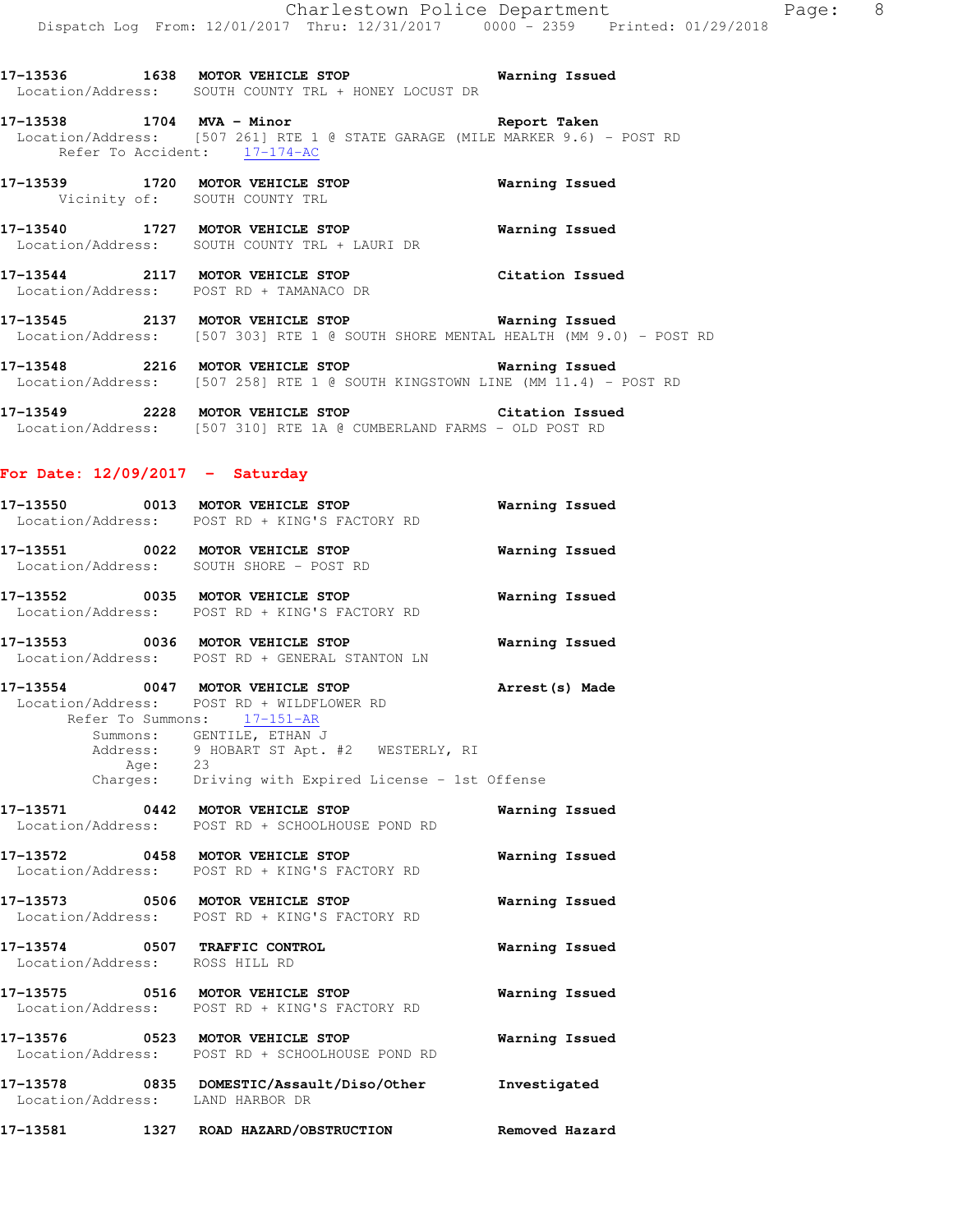Location/Address: POST RD + NARROW LN **17-13582 1412 MVA - Minor Report Taken**  Location/Address: [507 415] FRANCIS C CARTER MEMORIAL PRESERVE - CAROLINA BACK RD Refer To Accident: 17-175-AC 17-13583 1536 ANIMAL COMPLAINT **17-13583** Investigated Location/Address: BURDICKVILLE RD Refer To Incident: 17-489-OF **17-13585 1627 MOTOR VEHICLE COMPLAINT Unfounded**  Location/Address: POST RD + NARROW LN **17-13587 1724 MVA - Minor Report Taken**  Location/Address: OLD POST RD + NARROW LN Refer To Accident: 17-176-AC **17-13589 1812 MOTOR VEHICLE STOP Warning Issued**  Location/Address: NARROW LN + MOHAWK TRL **17-13592 2014 MOTOR VEHICLE STOP Citation Issued**  Location/Address: [507 100] RTE 1 @ FIORES (MILE MARKER 8.0) - POST RD **17-13596 2237 DOMESTIC/Assault/Diso/Other Investigated**  Location/Address: [507 642] CHARLESTOWN POLICE DEPARTMENT - OLD POST RD Refer To Arrest:  $\frac{17-152-AR}{2}$ Arrest: MARS, SAGE N<br>Address: 94 OLD MILL R 94 OLD MILL RD CHARLESTOWN, RI kress.<br>Age: 22 Charges: DOMESTIC-SIMPLE ASSAULT/BATTERY-3RD OFFENSE **17-13597 2314 FOLLOW-UP INVESTIGATION Arrest(s) Made**  Location/Address: OLD MILL RD Refer To Arrest:  $\frac{17-152-AR}{2}$ Arrest: MARS, SAGE N Address: 94 OLD MILL RD CHARLESTOWN, RI  $A$ ge:  $22$  Charges: DOMESTIC-SIMPLE ASSAULT/BATTERY-3RD OFFENSE **For Date: 12/10/2017 - Sunday 17-13600 0102 SUSPICIOUS ACTIVITY/VEHICLE Services Rendered**  Location/Address: POST RD + ROSS HILL RD **17-13610 0543 TRAFFIC CONTROL Services Rendered**  Location/Address: [507 257] DUNNS CORNERS FIRE STATION (STATION TWO) - POST RD **17-13613 0600 MOTOR VEHICLE STOP Warning Issued**  Location/Address: POST RD + CROSS MILLS RD **17-13614 0833 PSYCHOLOGICAL EMERGENCY Transported to Hospital**  Location/Address: [507 901] GROUP HOME (BY WHIPPLE DRIVE) - SOUTH COUNTY TRL **17-13615 0837 POLICE INFORMATION Investigated**  Location/Address: [507 642] CHARLESTOWN POLICE DEPARTMENT - OLD POST RD **17-13617 1236 TRANSPORT Taken/Refered to Other A**  Location/Address: [507 642] CHARLESTOWN POLICE DEPARTMENT - OLD POST RD **17-13618 1308 POLICE INFORMATION Taken/Refered to Other A**  Location/Address: [507 642] CHARLESTOWN POLICE DEPARTMENT - OLD POST RD **17-13621 1610 TAMPERING w/ M/V Investigated**  Location/Address: OLD SHANNOCK RD Refer To Incident: 17-490-OF

Dispatch Log From: 12/01/2017 Thru: 12/31/2017 0000 - 2359 Printed: 01/29/2018

Charlestown Police Department Page: 9

**17-13624 1714 ASSIST OTHER POLICE DEPT Investigated**  Vicinity of: NARRAGANSETT TRL

**17-13626 1920 MOTOR VEHICLE STOP Warning Issued**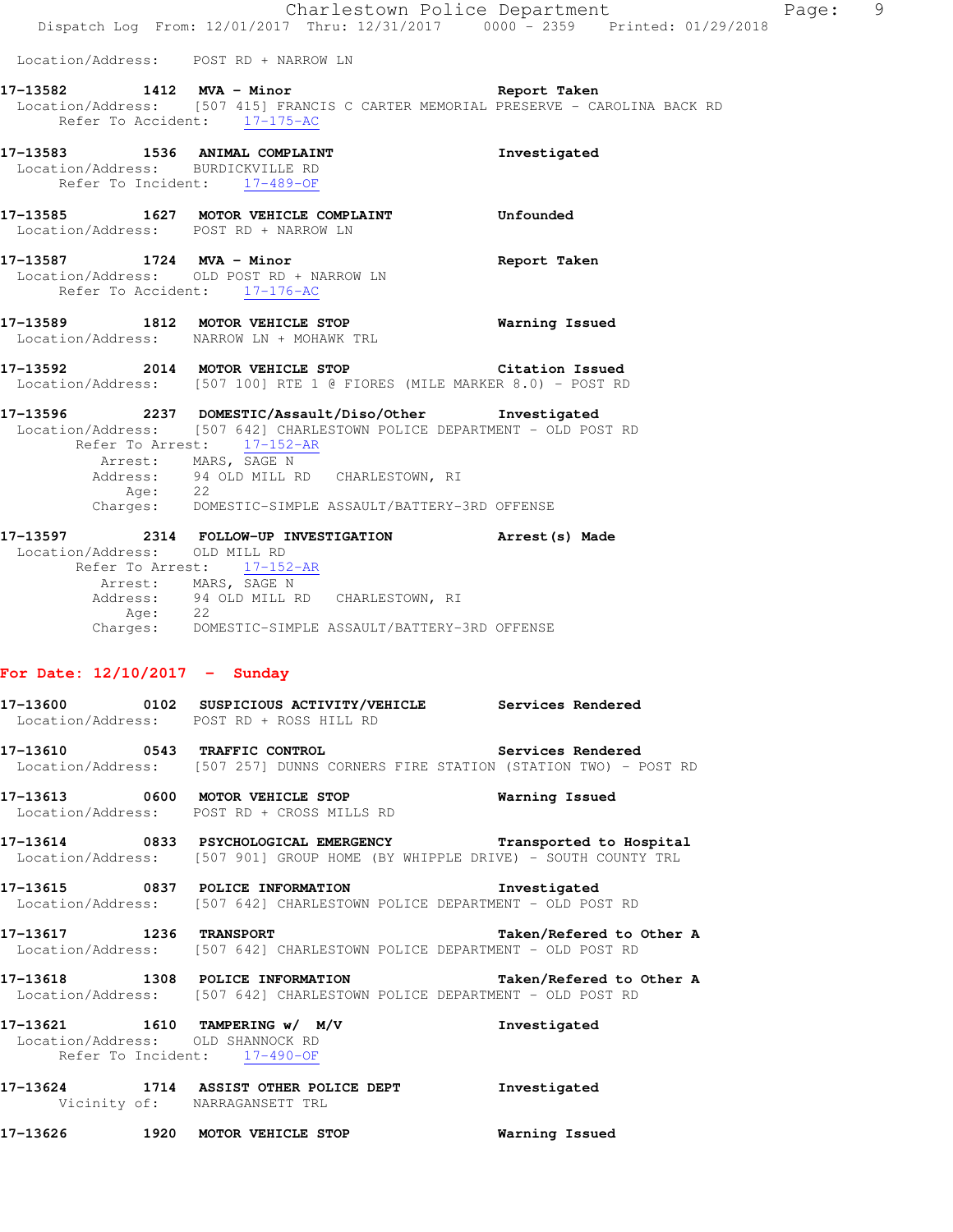|                                                                     | Dispatch Log From: 12/01/2017 Thru: 12/31/2017 0000 - 2359 Printed: 01/29/2018                                                              | Charlestown Police Department | Page: 10 |  |
|---------------------------------------------------------------------|---------------------------------------------------------------------------------------------------------------------------------------------|-------------------------------|----------|--|
|                                                                     | Location/Address: SOUTH COUNTY TRL + JONATHAN DR                                                                                            |                               |          |  |
|                                                                     | 17-13628 1958 SUSPICIOUS ACTIVITY/VEHICLE Investigated<br>Location/Address: [507 415] FRANCIS C CARTER MEMORIAL PRESERVE - CAROLINA BACK RD |                               |          |  |
|                                                                     | 17-13631 2214 ALARM, BURGLAR 2008 Services Rendered<br>Location/Address: [507 254] GALAPAGOS COLLECTION - OLD POST RD                       |                               |          |  |
| For Date: $12/11/2017$ - Monday                                     |                                                                                                                                             |                               |          |  |
|                                                                     | 17-13656 0521 TRAFFIC CONTROL<br>Location/Address: POST RD + SCHOOLHOUSE POND RD                                                            | Warning Issued                |          |  |
|                                                                     | 17-13657 0755 MOTOR VEHICLE STOP Citation Issued<br>Location/Address: POST RD + WEST BEACH RD                                               |                               |          |  |
|                                                                     | 17-13659 0835 MOTOR VEHICLE STOP Citation Issued<br>Location/Address: POST RD + PROSSER TRL                                                 |                               |          |  |
| Location/Address: SOUTH COUNTY TRL                                  | 17-13661 0925 FOUND/LOST PROPERTY Threstigated<br>Refer To Incident: 17-491-OF                                                              |                               |          |  |
|                                                                     | 17-13662 0935 MOTOR VEHICLE STOP Citation Issued<br>Location/Address: [507 375] PAWAGET PARK - SPORTSMAN RD                                 |                               |          |  |
|                                                                     | 17-13663 0941 ALARM, FIRE Services Rendered<br>Location/Address: [507 38] CHARLESTOWN POST OFFICE - OLD POST RD                             |                               |          |  |
|                                                                     | 17-13665 0949 MOTOR VEHICLE COMPLAINT Could Not Locate<br>Location/Address: POST RD + KING'S FACTORY RD                                     |                               |          |  |
| Location/Address: SOUTH COUNTY TRL                                  | 17-13666 0955 ASSIST OTHER POLICE DEPT No Action Required                                                                                   |                               |          |  |
|                                                                     | 17-13667 1035 MOTOR VEHICLE STOP<br>Location/Address: POST RD + TAMANACO DR                                                                 | <b>Warning Issued</b>         |          |  |
|                                                                     | 17-13672 1221 SUSPICIOUS ACTIVITY/VEHICLE Investigated<br>Vicinity of: PROSSER TRL + MONTAUK RD                                             |                               |          |  |
|                                                                     | 17-13673 1255 MOTOR VEHICLE STOP<br>Location/Address: POST RD + TAMANACO DR                                                                 | Warning Issued                |          |  |
| Location/Address: BURDICKVILLE RD                                   | 17-13675 1437 ASSIST OTHER TOWN DEPT                                                                                                        | Services Rendered             |          |  |
|                                                                     | 17-13676 1545 MOTOR VEHICLE STOP<br>Location/Address: SHANNOCK RD + SOUTH COUNTY TRL                                                        | Warning Issued                |          |  |
| Location/Address: NARRAGANSETT TRL                                  | 17-13677 1730 SUSPICIOUS ACTIVITY/VEHICLE                                                                                                   | Investigated                  |          |  |
|                                                                     | 17-13681 2136 MOTOR VEHICLE STOP<br>Location/Address: [507 66] WILLOWS RESORT - POST RD                                                     | Warning Issued                |          |  |
| For Date: $12/12/2017$ - Tuesday                                    |                                                                                                                                             |                               |          |  |
| Location/Address: KLONDIKE RD                                       | 17-13686  0010  ROAD HAZARD/OBSTRUCTION                                                                                                     | Services Rendered             |          |  |
| 17-13701 0504 ALARM, BURGLAR<br>Location/Address: ASHAWAY COLONY LN |                                                                                                                                             | Building Checked/Secured      |          |  |
|                                                                     |                                                                                                                                             |                               |          |  |

**17-13702 1229 FIRE, OTHER Services Rendered**  Location/Address: [507 859] GROUP HOME (BY SAND PLAIN ROAD) - SOUTH COUNTY TRL

**17-13705 1652 MOTOR VEHICLE COMPLAINT No Action Required**  Location/Address: [507 286] RTE 112 @ RICHMOND LINE - CAROLINA BACK RD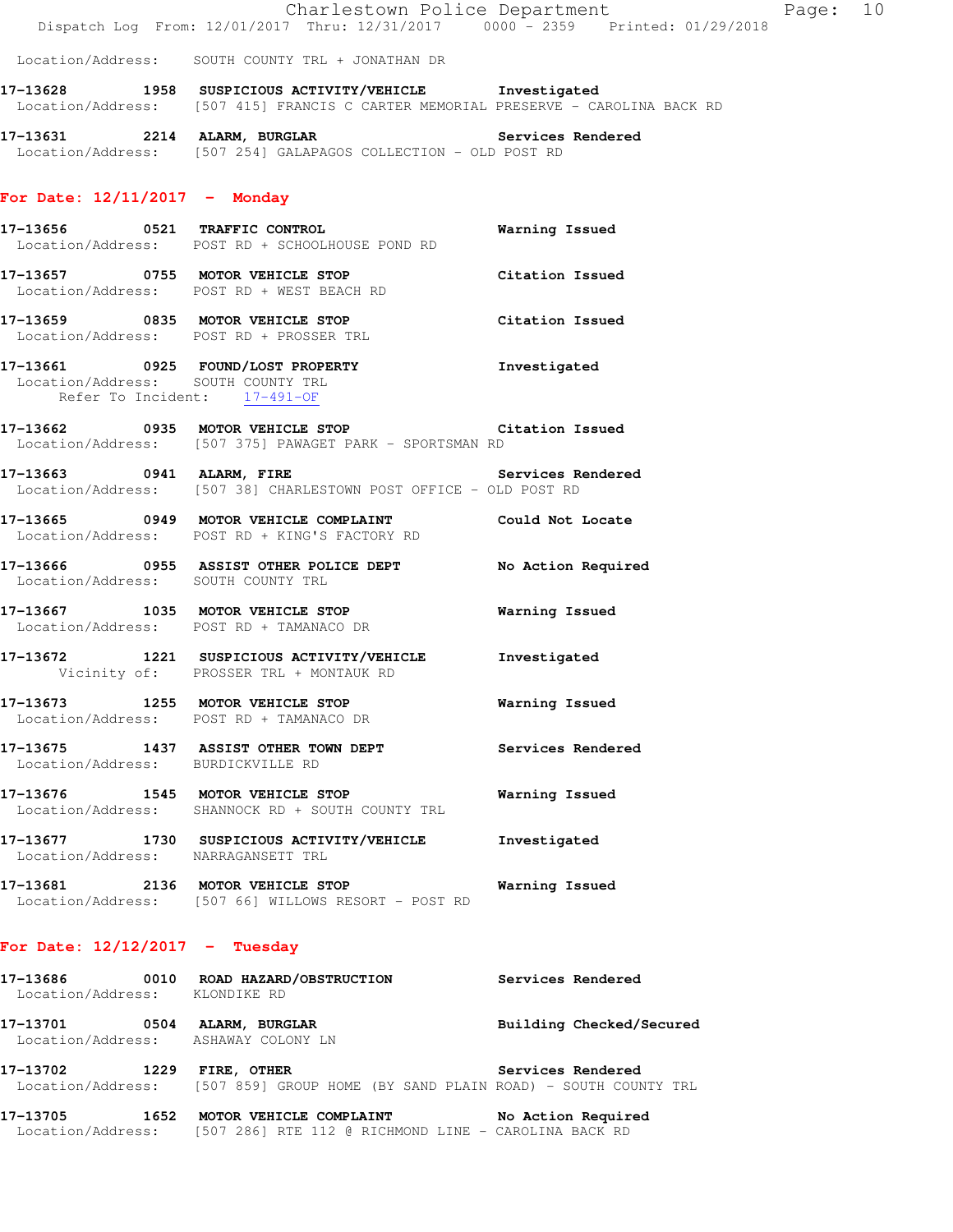**17-13710 1751 MOTOR VEHICLE STOP Warning Issued**  Location/Address: [507 276] RTE 2 @ RICHMOND LINE - SOUTH COUNTY TRL

**17-13711 1805 MOTOR VEHICLE STOP Warning Issued**  Location/Address: [507 276] RTE 2 @ RICHMOND LINE - SOUTH COUNTY TRL

**17-13714 1925 ASSIST OTHER POLICE DEPT Services Rendered**  Location/Address: [507 258] RTE 1 @ SOUTH KINGSTOWN LINE (MM 11.4) - POST RD

**17-13715 1951 SUSPICIOUS ACTIVITY/VEHICLE Investigated**  Location/Address: SOUTH COUNTY TRL

**17-13717 2049 TRAFFIC CONTROL Citation Issued**  Location/Address: SHANNOCK RD + WORDEN'S POND RD

## **For Date: 12/13/2017 - Wednesday**

**17-13729 0533 MOTOR VEHICLE STOP Warning Issued**  Location/Address: [507 362] RTE 2 @ SUNOCO - SOUTH COUNTY TRL

**17-13732 1130 DISABLED MV Investigated**  Location/Address: POST RD + FALCONE LN

**17-13735 1411 ALARM, BURGLAR Building Checked/Secured**  Location/Address: OLD COACH RD

**17-13737 1831 ALARM, BURGLAR Building Checked/Secured**  Location/Address: POST RD

**17-13738 1832 ALARM, FIRE Services Rendered**  Location/Address: [507 201] KENYON INDUSTRIES - SHERMAN AVE

**17-13741 1939 ALARM, FIRE False Alarm**  Location/Address: [507 201] KENYON INDUSTRIES - SHERMAN AVE

**17-13743 2027 SUSPICIOUS ACTIVITY/VEHICLE Building Checked/Secured**  Location/Address: [507 28] SIMPLE PEASURES - SOUTH COUNTY TRL

**17-13744 2032 TRAFFIC CONTROL Services Rendered**  Location/Address: POST RD + KING'S FACTORY RD

**17-13745 2225 ALARM, BURGLAR False Alarm**  Location/Address: [507 45] RIPPY'S LIQUOR MART - SOUTH COUNTY TRL

**17-13746 2334 ALARM, BURGLAR Building Checked/Secured**  Location/Address: [507 45] RIPPY'S LIQUOR MART - SOUTH COUNTY TRL

# **For Date: 12/14/2017 - Thursday**

**17-13750 0010 MOTOR VEHICLE STOP Investigated**  Location/Address: ALTON CAROLINA RD + HILLTOP DR

**17-13754 0044 WELL BEING CHECK Services Rendered**  Location/Address: [507 235] NINIGRET INN - PROSSER TRL

**17-13755 0229 ALARM, BURGLAR Building Checked/Secured**  Location/Address: [507 45] RIPPY'S LIQUOR MART - SOUTH COUNTY TRL

**17-13758 0321 ALARM, BURGLAR Building Checked/Secured**  Location/Address: DAVE'S COFFEE - POST RD

**17-13760 0637 ALARM, FIRE False Alarm**  Location/Address: [507 254] GALAPAGOS COLLECTION - OLD POST RD

**17-13761 0812 MVA - W/Injury/Fluid/Hazard Services Rendered**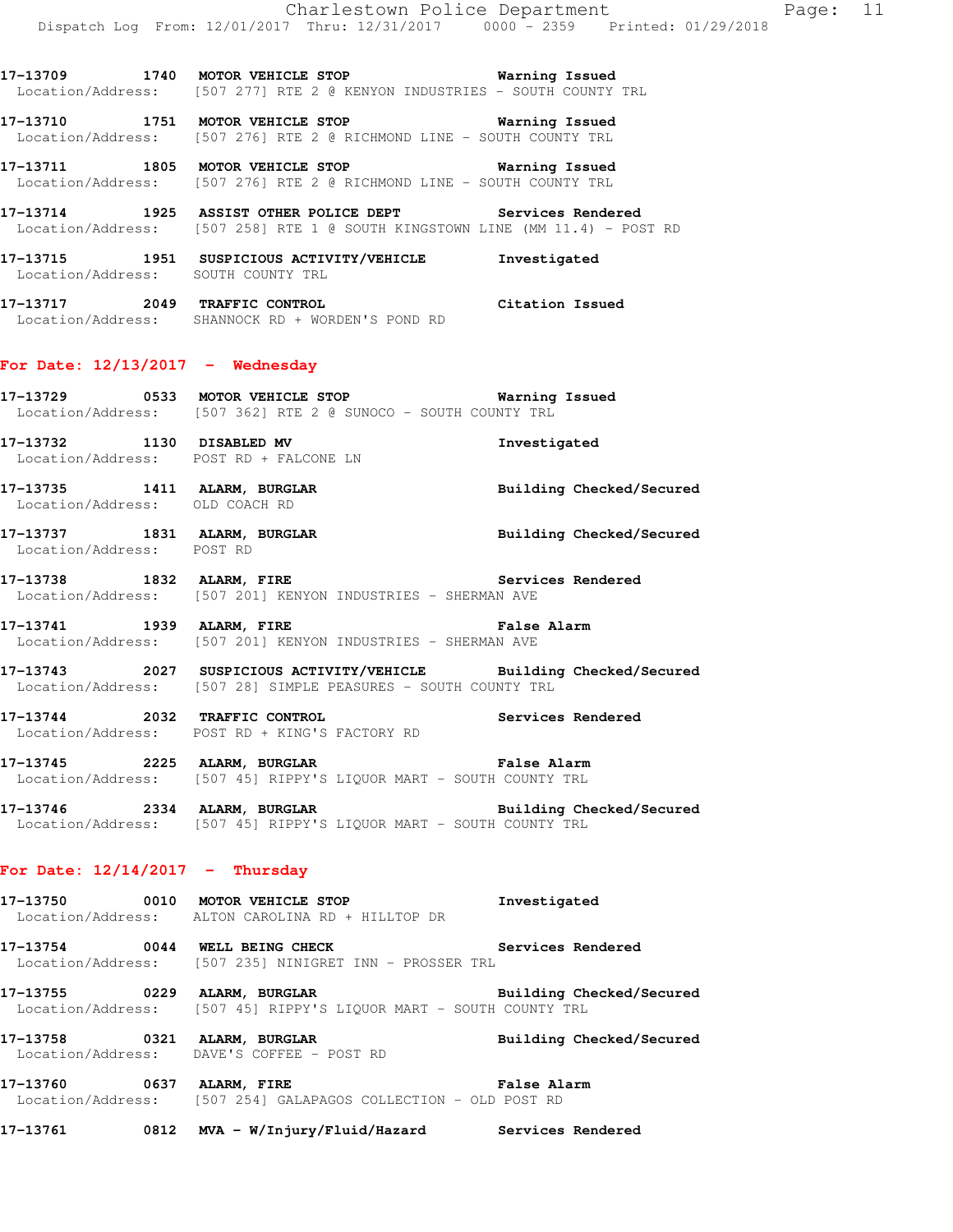|                                                                    | Dispatch Log From: 12/01/2017 Thru: 12/31/2017 0000 - 2359 Printed: 01/29/2018                                                                 | Charlestown Police Department<br>Page: 12                                                                 |  |
|--------------------------------------------------------------------|------------------------------------------------------------------------------------------------------------------------------------------------|-----------------------------------------------------------------------------------------------------------|--|
|                                                                    | Location/Address: CAROLINA BACK RD + OLD MILL RD<br>Refer To Accident: 17-177-AC                                                               |                                                                                                           |  |
| 17-13763 0926 MVA - Minor<br>Location/Address: POST RD + BEND RD   | Refer To Accident: 17-178-AC                                                                                                                   | Report Taken                                                                                              |  |
| 17-13764 1117 MVA - Minor<br>Vicinity of: KLONDIKE RD              | Refer To Accident: 17-179-AC                                                                                                                   | Investigated                                                                                              |  |
| 17-13765 1146 OFFICER WANTED<br>Location/Address: MAIZE DR         | Refer To Incident: 17-493-OF                                                                                                                   | Report Taken                                                                                              |  |
| 17-13766 1205 MVA - Minor                                          | Vicinity of: KING'S FACTORY RD<br>Refer To Accident: 17-180-AC                                                                                 | Report Taken                                                                                              |  |
|                                                                    | 17-13767 1449 MVA - W/Injury/Fluid/Hazard Report Taken<br>Location/Address: MATUNUCK SCHOOLHOUSE RD + CEDAR RD<br>Refer To Accident: 17-181-AC |                                                                                                           |  |
| Location/Address: CAROLINA BACK RD                                 | 17-13768 1511 FOLLOW-UP INVESTIGATION                                                                                                          | Could Not Locate                                                                                          |  |
| 17-13769 1725 DISABLED MV                                          |                                                                                                                                                | Removed Hazard<br>Vicinity of: [507 530] NARRAGANSETT INDIAN FOUR WINDS COMMUNITY CENT - SOUTH COUNTY TRL |  |
| Location/Address: SAFFORD DR                                       | 17-13771 1842 DOMESTIC/Assault/Diso/Other Peace Restored                                                                                       |                                                                                                           |  |
| 17-13772 1912 OFFICER WANTED<br>Location/Address: SOUTH COUNTY TRL |                                                                                                                                                | Transported to Hospital                                                                                   |  |
| For Date: $12/15/2017$ - Friday                                    |                                                                                                                                                |                                                                                                           |  |
| 17-13778                                                           | 0100 MOTOR VEHICLE STOP<br>Location/Address: ATLANTIS DR + BLUEBERRY LN                                                                        | Warning Issued                                                                                            |  |
| 17-13789                                                           | 0147 POLICE INFORMATION<br>Location/Address: [507 642] CHARLESTOWN POLICE DEPARTMENT - OLD POST RD                                             | Services Rendered                                                                                         |  |
| Location/Address: SK LINE - POST RD                                | 17-13790 0156 MOTOR VEHICLE STOP                                                                                                               | Warning Issued                                                                                            |  |
|                                                                    | 17-13796 0241 MOTOR VEHICLE STOP 6 Warning Issued<br>Location/Address: [507 261] RTE 1 @ STATE GARAGE - POST RD                                |                                                                                                           |  |
|                                                                    | 17-13798 0511 TRAFFIC CONTROL<br>Location/Address: POST RD + WEST BEACH RD                                                                     | Services Rendered                                                                                         |  |
|                                                                    | 17-13799 0524 TRAFFIC CONTROL<br>Location/Address: WORDEN'S POND RD + SHANNOCK RD                                                              | <b>Warning Issued</b>                                                                                     |  |
| Location/Address: OLD POST RD<br>Refer To Accident: 17-182-AC      | 17-13800 0546 MVA - Minor                                                                                                                      | Investigated                                                                                              |  |
| Location/Address: NINIGRET AVE                                     | 17-13802 0813 ALARM, BURGLAR                                                                                                                   | Investigated                                                                                              |  |
|                                                                    | 17-13801 0814 MOTOR VEHICLE STOP 6 Warning Issued<br>Location/Address: [507 260] RTE 1 @ GENERAL STANTON - POST RD                             |                                                                                                           |  |
|                                                                    | 17-13803 0836 MOTOR VEHICLE STOP Warning Issued<br>Location/Address: POST RD + LAKESIDE DR                                                     |                                                                                                           |  |
|                                                                    | 17-13804 0846 MOTOR VEHICLE STOP<br>Location/Address: [507 260] RTE 1 @ GENERAL STANTON - POST RD                                              | Citation Issued                                                                                           |  |
|                                                                    |                                                                                                                                                |                                                                                                           |  |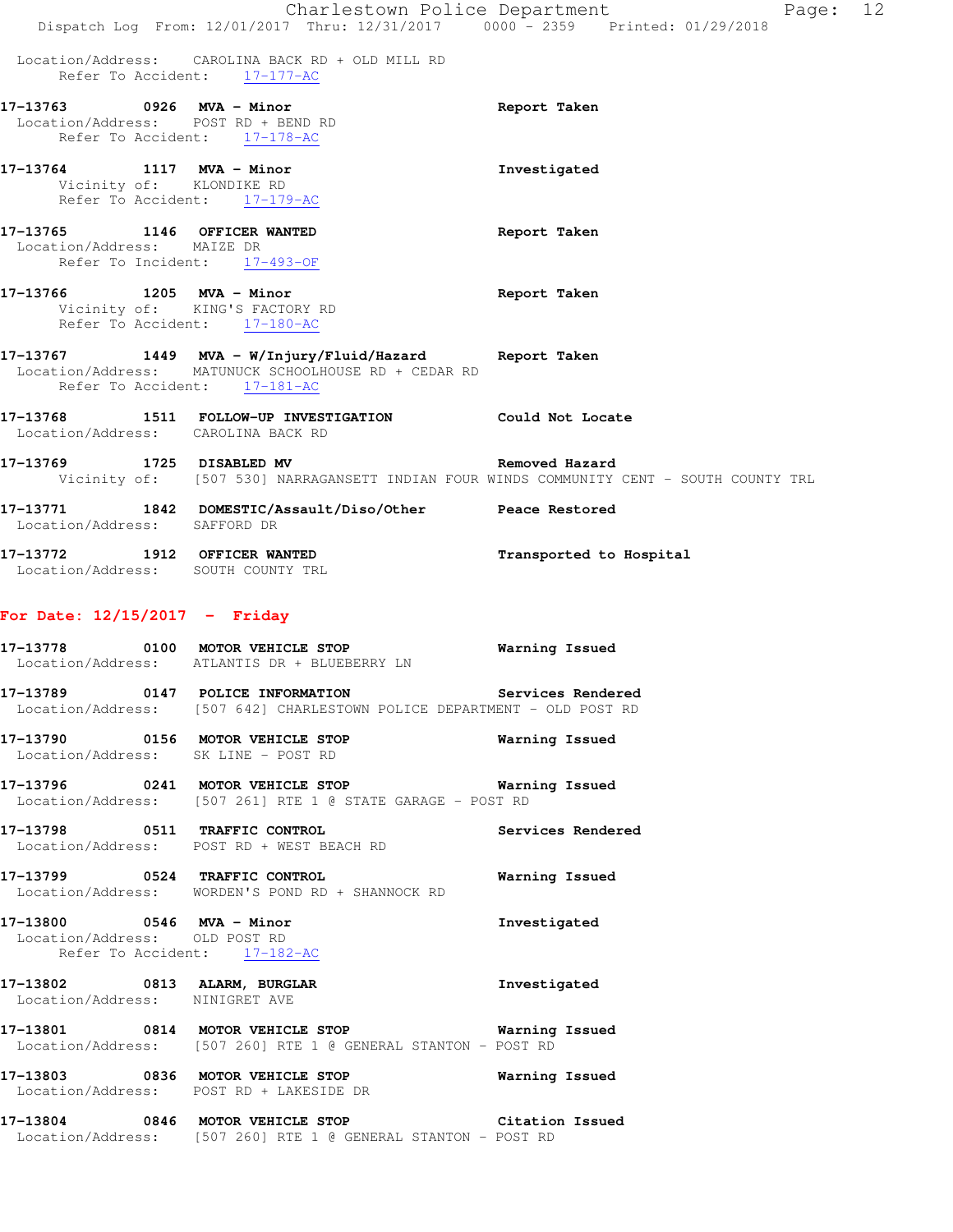**17-13805 0958 MOTOR VEHICLE STOP Citation Issued**  Location/Address: [507 276] RTE 2 @ RICHMOND LINE - SOUTH COUNTY TRL **17-13806 1016 TRAFFIC CONTROL Warning Issued**  Location/Address: SHANNOCK RD + WORDEN'S POND RD **17-13807 1058 OFFICER WANTED Investigated**  Location/Address: [507 88] EAST WEST MARKET - POST RD Refer To Incident: 17-495-OF **17-13808 1119 OFFICER WANTED No Action Required**  Location/Address: [507 642] CHARLESTOWN POLICE DEPARTMENT - OLD POST RD

**17-13809 1341 MOTOR VEHICLE STOP Warning Issued**  Location/Address: POST RD + SCHOOLHOUSE POND RD

**17-13810 1346 MOTOR VEHICLE STOP Warning Issued**  Location/Address: POST RD + KING'S FACTORY RD

**17-13811 1351 MOTOR VEHICLE STOP Warning Issued**  Location/Address: [507 267] RTE 1 @ HITCHING POST - POST RD

**17-13812 1355 MOTOR VEHICLE STOP Warning Issued**  Vicinity of: [507 868] MICHAEL'S GARAGE - POST RD

**17-13813 1400 MOTOR VEHICLE STOP Warning Issued**  Vicinity of: [507 254] GALAPAGOS COLLECTION - OLD POST RD

**17-13815 1549 DISABLED MV Services Rendered**  Location/Address: POST RD + SCHOOLHOUSE POND RD

**17-13816 1559 ALARM, BURGLAR Investigated**  Location/Address: CROSSPATCH RD

**17-13820 2032 ABANDONED MV Investigated**  Vicinity of: POST RD + WEST BEACH RD

**17-13821 2054 ALARM, BURGLAR Investigated**  Location/Address: MAIZE DR

**17-13823 2139 ALARM, BURGLAR False Alarm**  Location/Address: ELIZABETH COOPER DR

**17-13824 2143 DISABLED MV Services Rendered**  Location/Address: POST RD + FALCONE LN

### **For Date: 12/16/2017 - Saturday**

**17-13827 0028 ALARM, FIRE False Alarm**  Location/Address: [507 72] CUMBERLAND FARMS - OLD POST RD

**17-13834 0043 ASSIST OTHER POLICE DEPT Services Rendered**  Location/Address: LAUREL RD

**17-13835 0046 MOTOR VEHICLE STOP Warning Issued**  Location/Address: POST RD + WILDFLOWER RD

**17-13841 0111 SUSPICIOUS ACTIVITY/VEHICLE Investigated**  Location/Address: [507 845] FIXED RITE AUTO REPAIR - KLONDIKE RD

**17-13844 0128 SUSPICIOUS ACTIVITY/VEHICLE Investigated**  Location/Address: [507 891] FIRST BAPTIST CHURCH OF CHARLESTOWN - OLD POST RD

**17-13850 0200 ASSIST OTHER TOWN DEPT Investigated**  Location/Address: WILLOW RD

**17-13861 0358 ASSIST OTHER POLICE DEPT Could Not Locate** 

Location: SHANNOCK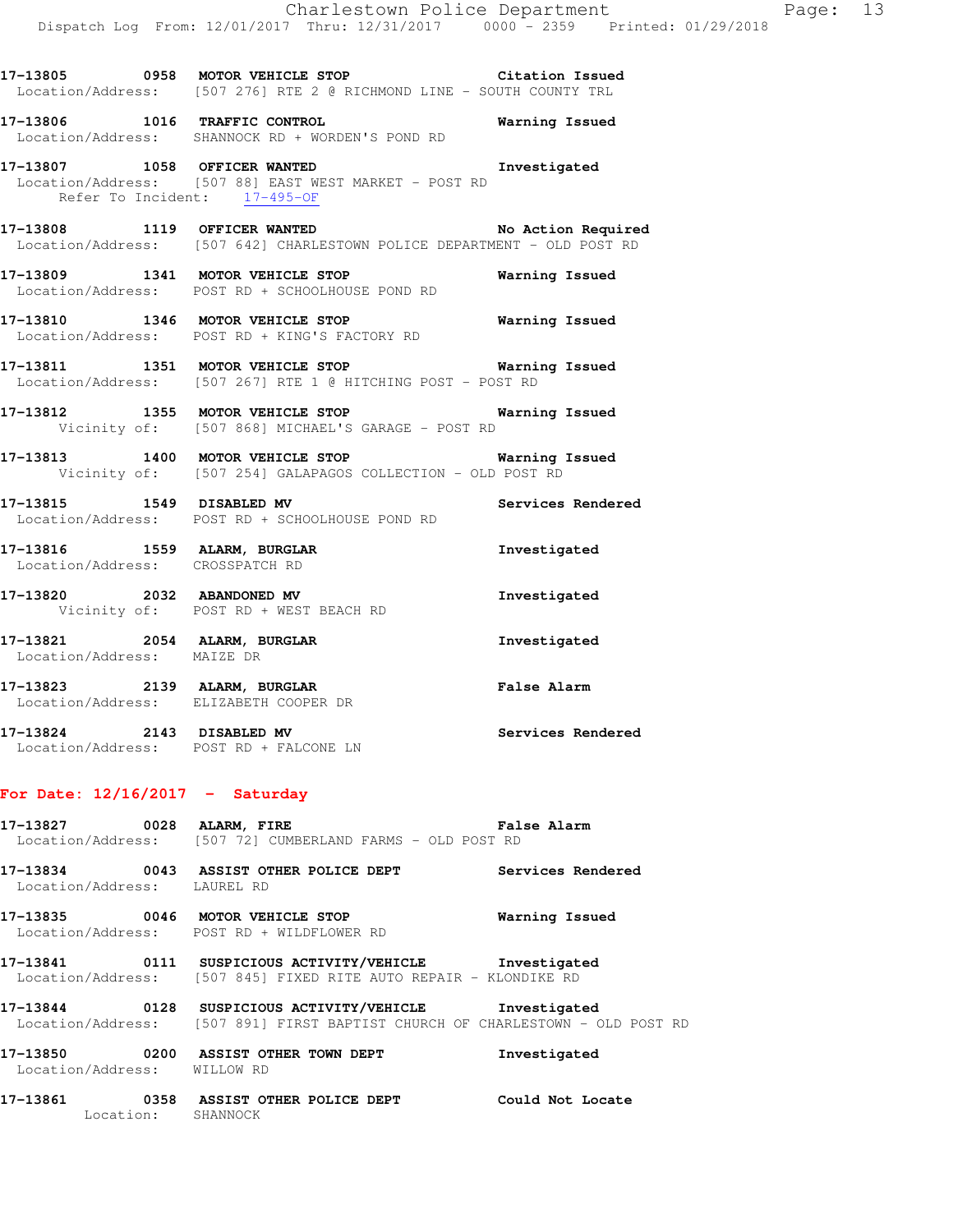**17-13862 0458 OFFICER WANTED Investigated**  Location/Address: COVE POINT WEST RD **17-13863 0931 ALARM, BURGLAR Building Checked/Secured**  Location/Address: LOU AVE **17-13864 1014 POLICE INFORMATION Investigated**  Location/Address: WEST BEACH RD **17-13865 1128 MOTOR VEHICLE STOP Warning Issued**  Location/Address: POST RD + LAKESIDE DR **17-13866 1137 MOTOR VEHICLE STOP Warning Issued**  Location/Address: [507 261] RTE 1 @ STATE GARAGE (MILE MARKER 9.6) - POST RD **17-13869 1827 THREATS Investigated**  Location/Address: BUCKEYE BROOK RD Refer To Incident: 17-496-OF **17-13871 1848 ANIMAL COMPLAINT Services Rendered**  Location/Address: CROSSPATCH RD **17-13870 1850 PARKING VIOLATIONS Investigated**  Location/Address: HOLIDAY LIGHT DISPLAY - ALTON CAROLINA RD **17-13872 1925 FIRE, VEHICLE Extinquished**  Location/Address: EDWARDS LN Refer To Incident: 17-497-OF **17-13873 1946 ROAD HAZARD/OBSTRUCTION Removed Hazard**  Vicinity of: ROSS HILL RD Refer To Accident: 17-183-AC **17-13874 2105 PARKING VIOLATIONS Investigated**  Location/Address: [507 9] HOLIDAY LIGHT DISPLAY - ALTON CAROLINA RD **17-13875 2142 MOTOR VEHICLE STOP Citation Issued**  Location/Address: [507 269] RTE 1 @ DRIVING RANGE - POST RD **For Date: 12/17/2017 - Sunday** 17-13876 0010 DISABLED MV **No Action Required**  Location/Address: [507 303] RTE 1 @ SOUTH SHORE MENTAL HEALTH (MM 9.0) - POST RD **17-13877 0023 MOTOR VEHICLE STOP Citation Issued**  Location/Address: [507 100] RTE 1 @ FIORES (MILE MARKER 8.0) - POST RD **17-13879 0054 MVA - Minor Investigated**  Vicinity of: KING'S FACTORY RD Refer To Accident: 17-184-AC **17-13880 0135 MOTOR VEHICLE STOP Arrest(s) Made**  Vicinity of: [507 212] SURFSIDE MOTOR INN - NARROW LN Refer To Arrest: 17-153-AR Arrest: RICHARDSON, CATLIN M Address: 1801 MATUNUCK SCHOOLHOUSE RD SOUTH KINGSTOWN, RI Age: 28 Charges: DUI OF LIQUOR OR DRUGS-1ST OFFENSE .15/GREATER **17-13881 0316 ALARM, BURGLAR Building Checked/Secured**  Location/Address: HIGHLAND RD **17-13883 0531 TRANSPORT Services Rendered**  Location/Address: [507 642] CHARLESTOWN POLICE DEPARTMENT - OLD POST RD **17-13884 0902 MVA - Minor Investigated**  Location/Address: COLUMBIA HEIGHTS RD

**17-13885 1019 MOTOR VEHICLE COMPLAINT Could Not Locate** 

Location/Address: SAFFORD DR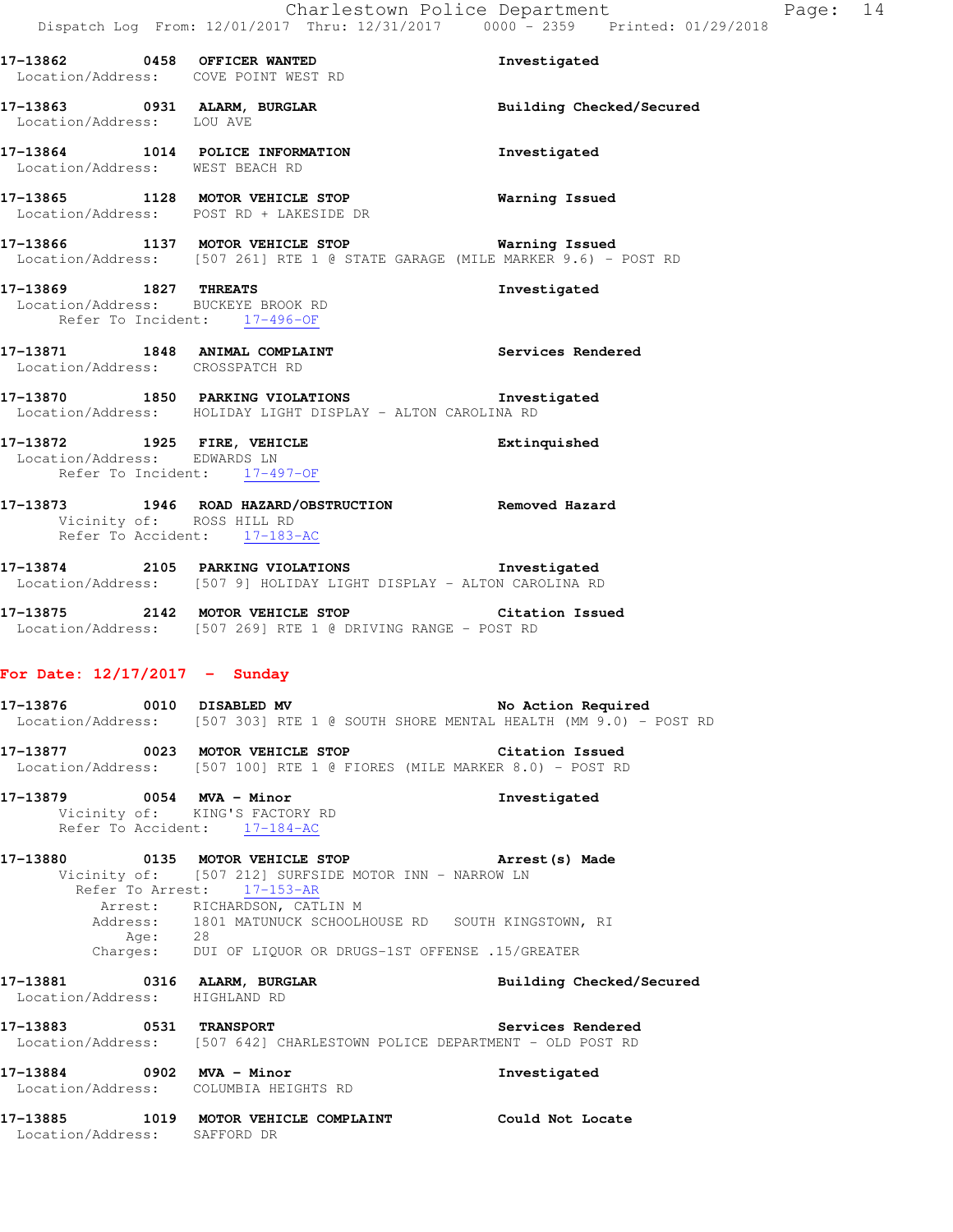17-13887 1229 ALARM, BURGLAR **Building Checked/Secured**  Location/Address: [507 783] LARLHAM LANDSCAPE CONSTRUCTION CO INC - OLD POST RD **17-13889 1458 MOTOR VEHICLE COMPLAINT Warning Issued**  Location/Address: [507 263] RTE 1 @ TOURIST INFO (MILE MARKER 7.6) - POST RD

**17-13890 1726 MOTOR VEHICLE STOP Warning Issued**  Location/Address: POST RD + SCHOOLHOUSE POND RD

**17-13893 2004 MOTOR VEHICLE STOP Warning Issued**  Location: COLUMBIA HTS PLAYGROUND

**17-13896 2216 DISABLED MV No Action Required**  Location/Address: [507 28] SIMPLE PEASURES - SOUTH COUNTY TRL

### **For Date: 12/18/2017 - Monday**

**17-13897 0043 MVA - Minor Arrest(s) Made**  Location/Address: MAPLE LAKE FARM RD + SHANNOCK RD Refer To Arrest: 17-154-AR Arrest: BERARD, BENJAMIN M Address: 381 NORTH RD HOPE, RI Age: 23 Charges: DUI OF LIQUOR OR DRUGS-1ST OFFENSE .10-.15 **17-13898** 0132 DISABLED MV No Action Required Location/Address: [507 854] WINDSWEPT INN - PROSSER TRL

**17-13899 0731 POLICE INFORMATION Services Rendered**  Location/Address: [507 38] CHARLESTOWN POST OFFICE - OLD POST RD

**17-13900 0744 LARCENY No Action Required**  Location/Address: POND ST

**17-13901 1042 ROAD HAZARD/OBSTRUCTION Services Rendered**  Location/Address: POST RD

**17-13904 1323 ALARM, BURGLAR Building Checked/Secured**  Location/Address: COLUMBIA HEIGHTS OVAL

**17-13905 1537 MOTOR VEHICLE COMPLAINT Could Not Locate**  Location/Address: SOUTH COUNTY TRL

**17-13907 1613 MOTOR VEHICLE STOP Arrest(s) Made**  Location/Address: [507 276] RTE 2 @ RICHMOND LINE - SOUTH COUNTY TRL Refer To Summons: 17-155-AR Summons: MOWBRAY, ALLYSON J Address: 213 NARROW LN CHARLESTOWN, RI Age: 22 Charges: Driving after denial, suspension or revocation of license - 3rd + Offense

**17-13911 1832 MOTOR VEHICLE STOP Could Not Locate**  Location/Address: KING'S FACTORY RD

**17-13912 1853 MOTOR VEHICLE COMPLAINT Could Not Locate**  Location/Address: WORDEN'S POND RD + SHANNOCK RD

**17-13914 1935 MOTOR VEHICLE STOP Warning Issued**  Location/Address: [507 286] RTE 112 @ RICHMOND LINE - CAROLINA BACK RD

**17-13917 2032 ASSIST OTHER POLICE DEPT Could Not Locate**  Location/Address: KING'S FACTORY RD

### **For Date: 12/19/2017 - Tuesday**

**17-13918 0009 TRAFFIC CONTROL Investigated**  Location/Address: WORDEN'S POND RD + SHANNOCK RD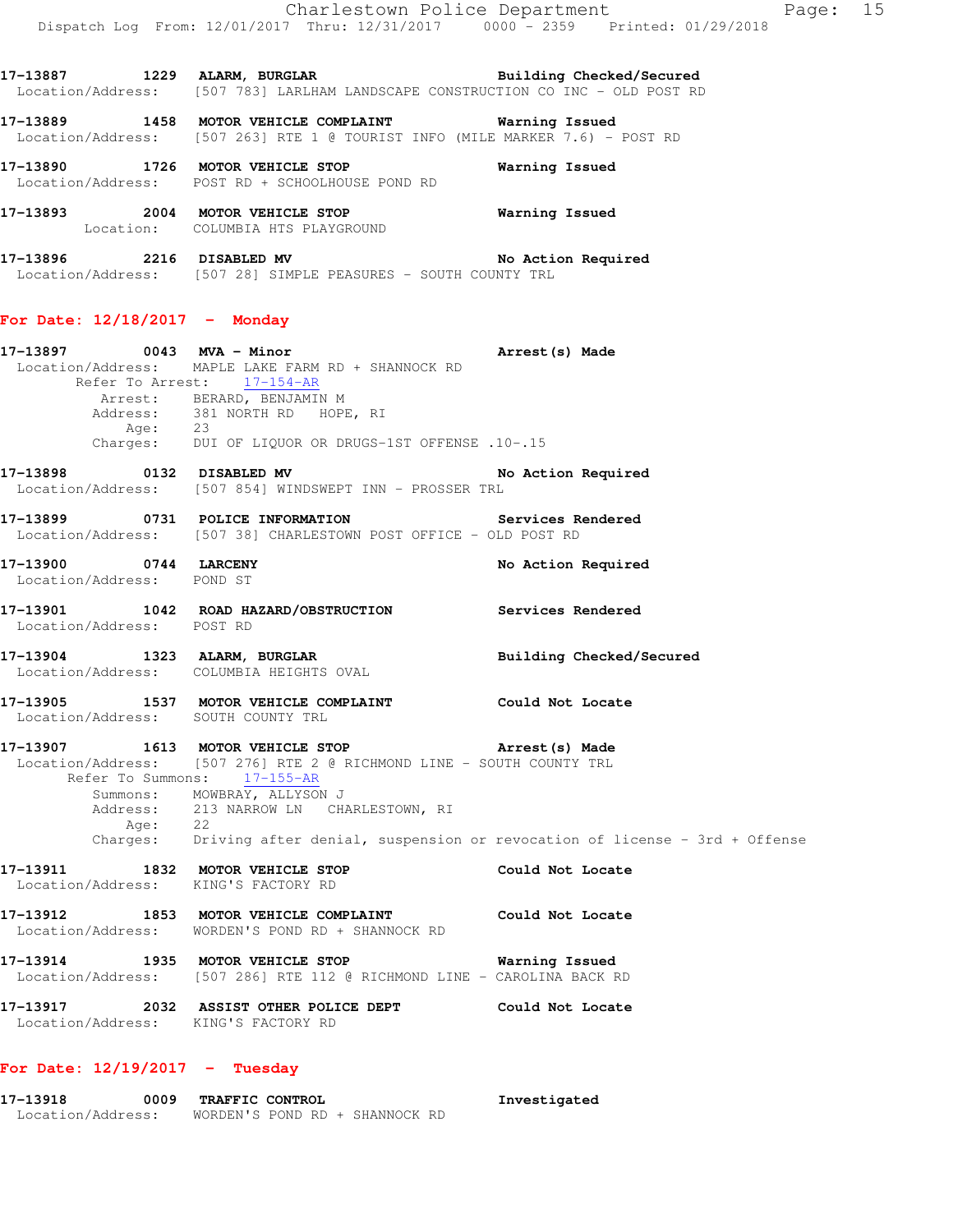|                                    | Dispatch Log From: 12/01/2017 Thru: 12/31/2017 0000 - 2359 Printed: 01/29/2018                                                         | Charlestown Police Department The Rage: 16 |  |
|------------------------------------|----------------------------------------------------------------------------------------------------------------------------------------|--------------------------------------------|--|
|                                    | 17-13920 0024 MOTOR VEHICLE STOP Citation Issued<br>Location/Address: [507 406] OLD COACH RD                                           |                                            |  |
| Location/Address: WEST BEACH RD    | 17-13929 0238 911 CALLS/False/Hang-Ups/Open Building Checked/Secured                                                                   |                                            |  |
|                                    | 17-13930 0246 SUSPICIOUS ACTIVITY/VEHICLE Investigated<br>Location/Address: [507 357] K&S PIZZA - CAROLINA BACK RD                     |                                            |  |
|                                    | 17-13933 0330 SUSPICIOUS ACTIVITY/VEHICLE Investigated<br>Location/Address: COLUMBIA HEIGHTS RD                                        |                                            |  |
|                                    | 17-13934 0802 TRAFFIC CONTROL<br>Location/Address: POST RD + KING'S FACTORY RD                                                         | Services Rendered                          |  |
|                                    | 17-13937 1004 COMPLAINT<br>Location/Address: BURLINGAME DR<br>Refer To Incident: 17-498-OF                                             | Report Taken                               |  |
|                                    | 17-13939 1132 MOTOR VEHICLE STOP <b>Warning Issued</b><br>Location/Address: [507 261] RTE 1 @ STATE GARAGE (MILE MARKER 9.6) - POST RD |                                            |  |
|                                    | 17-13944 1423 MOTOR VEHICLE STOP 6 Warning Issued<br>Location/Address: [507 274] RTE 1 @ HENRY'S FRUIT STAND - POST RD                 |                                            |  |
|                                    | 17-13945 1433 MOTOR VEHICLE COMPLAINT Could Not Locate<br>Location/Address: [507 274] RTE 1 @ HENRY'S FRUIT STAND - POST RD            |                                            |  |
|                                    | 17-13946 1513 FOLLOW-UP INVESTIGATION Report Taken<br>Location/Address: COLUMBIA HEIGHTS OVAL<br>Refer To Incident: 17-499-OF          |                                            |  |
|                                    | 17-13948 1553 DISABLED MV<br>Location/Address: POST RD + WEST BEACH RD                                                                 | Services Rendered                          |  |
| Location/Address: NARROW LN        | 17-13950 1620 MVA - Minor                                                                                                              | No Action Required                         |  |
|                                    | 17-13952 1738 DISABLED MV Services Rendered<br>Location/Address: [507 410] DUNKIN DONUTS - OLD POST RD                                 |                                            |  |
|                                    | 17-13953 1816 MOTOR VEHICLE STOP 6 Warning Issued<br>Location/Address: [507 276] RTE 2 @ RICHMOND LINE - SOUTH COUNTY TRL              |                                            |  |
|                                    | 17-13954 1829 OFFICER WANTED<br>Location/Address: POST RD + NARROW LN                                                                  | Services Rendered                          |  |
|                                    | 17-13959 1958 MOTOR VEHICLE STOP<br>Location/Address: POST RD + BEND RD                                                                | Warning Issued                             |  |
| Location/Address: SURFSIDE AVE     | 17-13963 2340 ALARM, BURGLAR                                                                                                           | Building Checked/Secured                   |  |
| For Date: $12/20/2017$ - Wednesday |                                                                                                                                        |                                            |  |
|                                    | 17-13966 60018 MOTOR VEHICLE STOP 60 Warning Issued<br>Location/Address: [507 44] KINGSTON PIZZA - OLD POST RD                         |                                            |  |
|                                    | 17-13967 0024 MOTOR VEHICLE STOP<br>Location/Address: [507 260] RTE 1 @ GENERAL STANTON - POST RD                                      | <b>Warning Issued</b>                      |  |
|                                    | 17-13968 0050 MOTOR VEHICLE STOP                                                                                                       | Citation Issued                            |  |

Location/Address: [507 100] RTE 1 @ FIORES (MILE MARKER 8.0) - POST RD

**17-13969 0109 MOTOR VEHICLE STOP Warning Issued**  Location/Address: POST RD

**17-13970 0111 MOTOR VEHICLE STOP Warning Issued**  Location/Address: POST RD + NARROW LN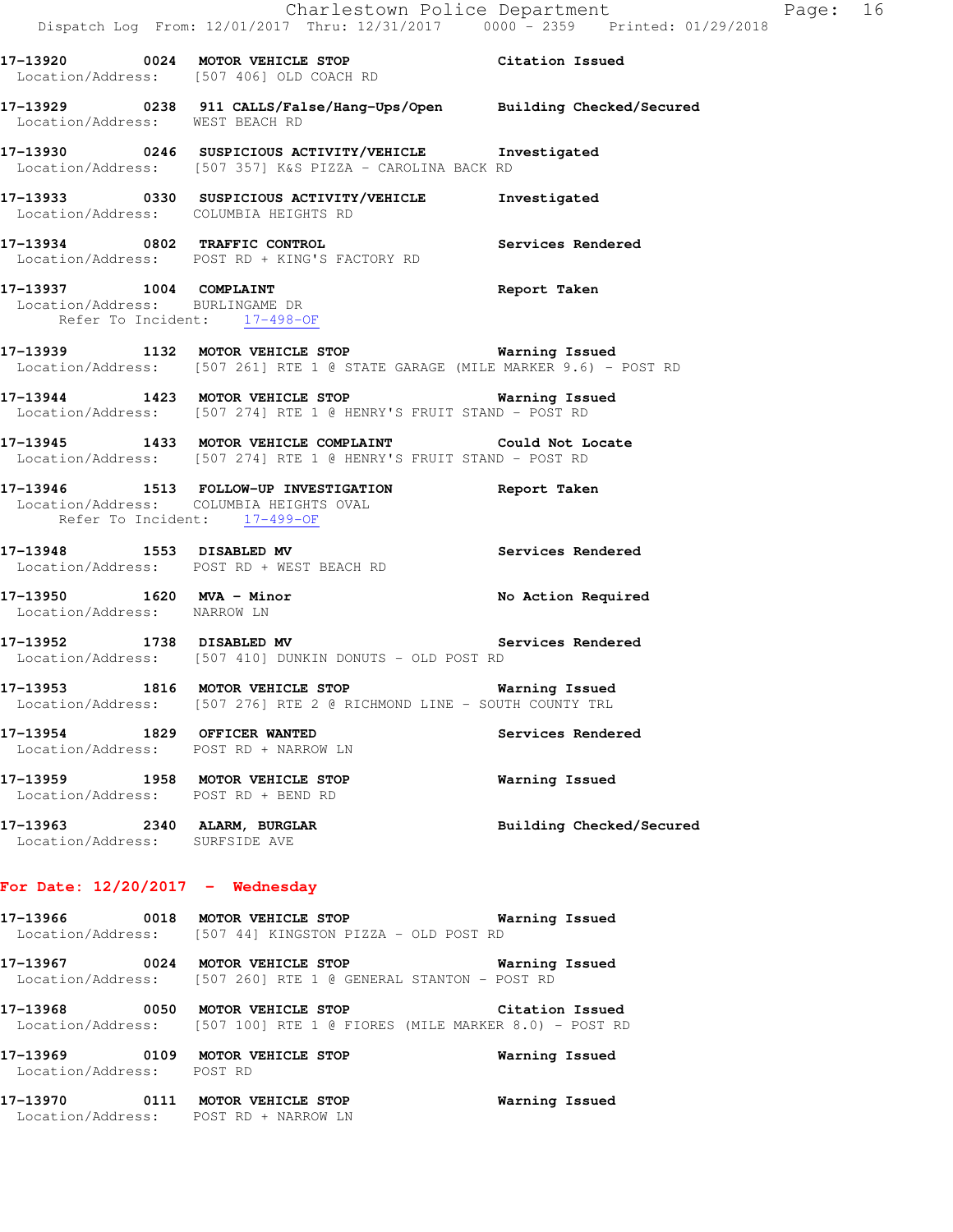**17-13981 0156 MOTOR VEHICLE STOP Warning Issued**  Location/Address: SOUTH COUNTY TRL + NEW BISCUIT CITY RD

**17-13986 0519 MOTOR VEHICLE STOP Warning Issued**  Location/Address: POST RD + GENERAL STANTON LN **17-13988 0908 ALARM, BURGLAR False Alarm**  Location/Address: GENERAL STANTON LN **17-13992 1233 ALARM, BURGLAR False Alarm**  Location/Address: COLUMBIA HEIGHTS OVAL

**17-13994 1713 TRAFFIC CONTROL Services Rendered**  Location/Address: WORDEN'S POND RD

**17-13999 2110 OFFICER WANTED Peace Restored**  Location/Address: CROSSLAND ST

**17-14000 2112 SUSPICIOUS ACTIVITY/VEHICLE Investigated**  Location/Address: [507 929] CHURCHWOODS HOUSING COMPLEX - OLD POST RD

### **For Date: 12/21/2017 - Thursday**

**17-14005 0028 MOTOR VEHICLE STOP Warning Issued**  Location/Address: SOUTH SHORE - POST RD **17-14006 0037 TRAFFIC CONTROL Services Rendered** 

Location/Address: WORDEN'S POND RD + SHANNOCK RD

**17-14011 0126 PSYCHOLOGICAL EMERGENCY Transported to Hospital**  Location/Address: OLD POST RD

**17-14025 0426 MOTOR VEHICLE STOP Warning Issued**  Location/Address: SOUTH COUNTY TRL + JACOB PERRY DR

**17-14027 0523 TRAFFIC CONTROL Warning Issued**  Location/Address: [507 100] RTE 1 @ FIORES - POST RD

**17-14029 1334 COMPLAINT Investigated**  Location/Address: [507 33] BROOKSIDE APARTMENTS - SOUTH COUNTY TRL

**17-14030 1351 FIRE, OTHER False Alarm**  Location/Address: [507 233] NORDIC LODGE - EAST PASQUISETT TRL

**17-14031 1404 MOTOR VEHICLE STOP Warning Issued**  Location/Address: [507 266] RTE 1 @ WILLOWS - POST RD

**17-14032 1550 EMBEZZELMENT/FRAUD/FORGERY Report Taken**  Location/Address: [507 642] CHARLESTOWN POLICE DEPARTMENT - OLD POST RD Refer To Incident: 17-502-OF

**17-14034 1749 ASSIST OTHER POLICE DEPT Services Rendered**  Location/Address: SOUTH COUNTY TRL + MAPLE LAKE FARM RD

**17-14038 1901 MOTOR VEHICLE STOP No Action Required**  Location/Address: POST RD + SCHOOLHOUSE POND RD

**17-14039 1955 MOTOR VEHICLE STOP Warning Issued**  Location/Address: SOUTH COUNTY TRL + LAURI DR

**17-14041 2000 POLICE INFORMATION No Action Required**  Location/Address: [507 376] SAINT JAMES CHURCH - MATUNUCK SCHOOLHOUSE RD

#### **For Date: 12/22/2017 - Friday**

**17-14048 0029 MOTOR VEHICLE STOP Warning Issued**  Location/Address: [507 260] RTE 1 @ GENERAL STANTON - POST RD

**17-14049 0045 MOTOR VEHICLE STOP Warning Issued**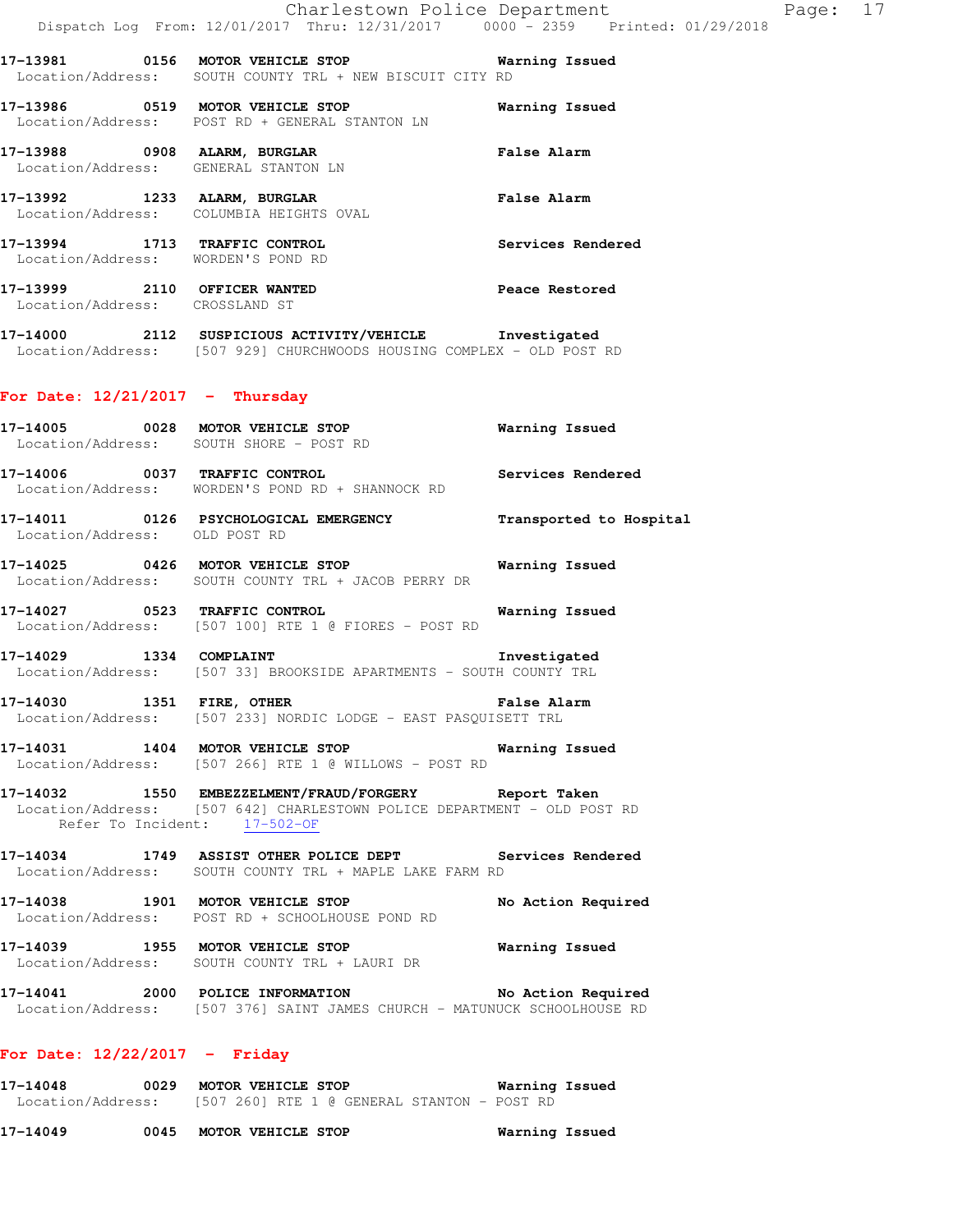|                                                              | Dispatch Log From: 12/01/2017 Thru: 12/31/2017 0000 - 2359 Printed: 01/29/2018                                         | Charlestown Police Department Fage: 18 |  |
|--------------------------------------------------------------|------------------------------------------------------------------------------------------------------------------------|----------------------------------------|--|
|                                                              | Location/Address: POST RD + PROSSER TRL                                                                                |                                        |  |
|                                                              | 17-14050 0051 MOTOR VEHICLE STOP 6 Warning Issued<br>Location/Address: [507 267] RTE 1 @ HITCHING POST - POST RD       |                                        |  |
|                                                              | 17-14068 0253 MOTOR VEHICLE STOP Citation Issued<br>Vicinity of: [507 14] CARPENTER'S GULF - SOUTH COUNTY TRL          |                                        |  |
|                                                              | 17-14075 0415 MOTOR VEHICLE STOP<br>Location/Address: SOUTH COUNTY TRL + OLD MILL RD                                   | Warning Issued                         |  |
|                                                              | 17-14076 0434 TRAFFIC CONTROL<br>Location/Address: WORDEN'S POND RD + SHANNOCK RD                                      | Citation Issued                        |  |
|                                                              | 17-14077 0513 TRAFFIC CONTROL<br>Location/Address: [507 100] RTE 1 @ FIORES - POST RD                                  | Warning Issued                         |  |
|                                                              | 17-14078 0639 MOTOR VEHICLE COMPLAINT Could Not Locate<br>Location/Address: SOUTH COUNTY TRL + CAROLINA BACK RD        |                                        |  |
| Location/Address: SOUTH COUNTY TRL                           | 17-14080 0931 POLICE INFORMATION                                                                                       | Investigated                           |  |
| Location/Address: SHORE DR<br>Refer To Incident: 17-503-OF   | 17-14081    1126    VANDALISM                                                                                          | Services Rendered                      |  |
|                                                              | 17-14083 1339 ANIMAL COMPLAINT<br>Location/Address: POST RD + LAKESIDE DR                                              | Taken/Refered to Other A               |  |
|                                                              | 17-14084 1352 WELL BEING CHECK<br>Location/Address: TURTLE TRL                                                         | Services Rendered                      |  |
|                                                              | 17-14087 1548 TRAFFIC CONTROL<br>Location/Address: [507 260] RTE 1 @ GENERAL STANTON - POST RD                         | Warning Issued                         |  |
|                                                              | 17-14088 1620 TRAFFIC CONTROL<br>Location/Address: POST RD + PROSSER TRL                                               | Services Rendered                      |  |
|                                                              | 17-14089 1640 DISABLED MV<br>Location/Address: POST RD + SCHOOLHOUSE POND RD                                           | Services Rendered                      |  |
|                                                              | 17-14091 1647 MOTOR VEHICLE STOP 6 Warning Issued<br>Location/Address: [507 45] RIPPY'S LIQUOR MART - SOUTH COUNTY TRL |                                        |  |
|                                                              | 17-14092 1653 MOTOR VEHICLE STOP<br>Location/Address: SOUTH COUNTY TRL + WIITALA DR                                    | No Action Required                     |  |
| Refer To Incident: 17-504-OF                                 | 17-14095 1821 STOLEN M/V<br>Location/Address: COLUMBIA HEIGHTS OVAL                                                    | Investigated                           |  |
| 17-14097 2006 FIRE, OTHER                                    | Location/Address: POST RD + PROSSER TRL                                                                                | Extinquished                           |  |
| Location/Address: WORDEN'S POND RD                           | 17-14098 2024 MOTOR VEHICLE COMPLAINT                                                                                  | No Action Required                     |  |
| Location/Address: WORDEN'S POND RD                           | 17-14099 2031 ASSIST OTHER POLICE DEPT                                                                                 | Services Rendered                      |  |
| Location/Address: SOUTH COUNTY TRL                           | 17-14101 2042 MVA - W/Injury/Fluid/Hazard<br>Refer To Accident: 17-186-AC                                              | Transported to Hospital                |  |
| 17-14102 2122 ALARM, BURGLAR<br>Location/Address: SHIRLEY DR |                                                                                                                        | False Alarm                            |  |

**For Date: 12/23/2017 - Saturday**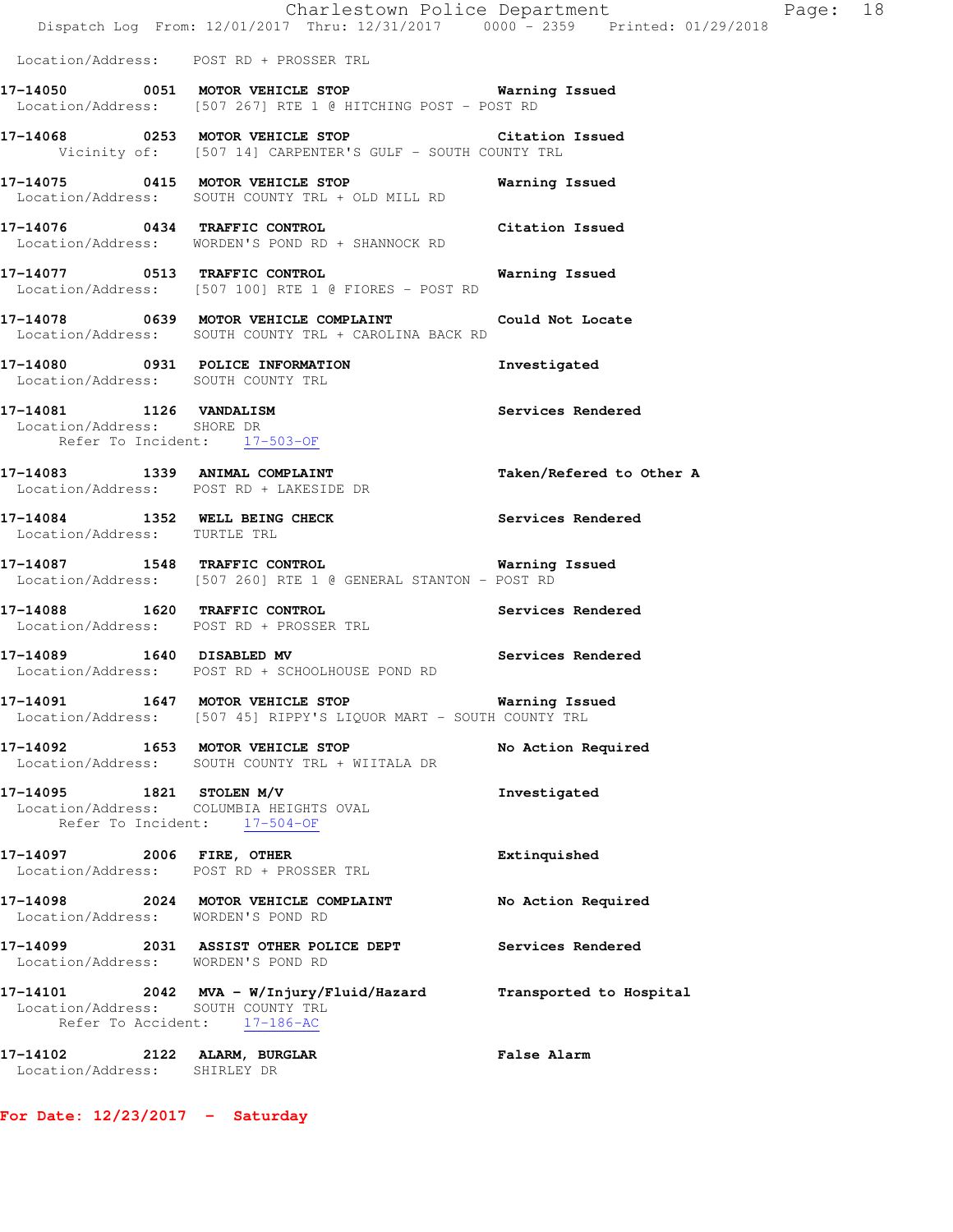**17-14105 0043 MOTOR VEHICLE STOP Warning Issued**  Location/Address: POST RD + GENERAL STANTON LN **17-14117 0330 ALARM, BURGLAR Could Not Locate**  Location/Address: KING TOM DR **17-14124 1615 MVA - Minor Arrest(s) Made**  Location/Address: [507 64] RATHSKELLER RESTAURANT - SHANNOCK RD Refer To Arrest: 17-156-AR Arrest: ARRUDA, JOSHUA<br>Address: 182 CUMBERLAND 182 CUMBERLAND ST Apt. #87 WOONSOCKET, RI Age: 28 Charges: WARRANT OF ARREST ON AFFIDAVIT Refer To Arrest: 17-157-AR Arrest: KOZA, RUSSELL C Address: 1700 KINGSTOWN RD PEACEDALE, RI<br>Add: 48 Age: Charges: Driving after denial, suspension or revocation of license - 3rd OFF. IN 1YR DUI OF LIQUOR OR DRUGS-3RD OR SUBSEQUENT OFF DISORDERLY CONDUCT Refer To Accident: 17-187-AC **17-14125 2313 MOTOR VEHICLE STOP Arrest(s) Made**  Location/Address: [507 100] RTE 1 @ FIORES (MILE MARKER 8.0) - POST RD Refer To Summons: 17-158-AR Summons: PANCIERA, TONYA M Address: 23 GREENE CT WESTERLY, RI Age: 40 Charges: Driving with Expired License - 1st Offense **17-14126 2336 MOTOR VEHICLE STOP Warning Issued**  Location/Address: [507 258] RTE 1 @ SOUTH KINGSTOWN LINE (MM 11.4) - POST RD **17-14127 2341 MOTOR VEHICLE STOP Warning Issued**  Location/Address: [507 100] RTE 1 @ FIORES (MILE MARKER 8.0) - POST RD **17-14128 2357 MOTOR VEHICLE STOP Warning Issued**  Location/Address: [507 100] RTE 1 @ FIORES (MILE MARKER 8.0) - POST RD **For Date: 12/24/2017 - Sunday 17-14129 0008 MOTOR VEHICLE STOP Warning Issued**  Location/Address: KING'S FACTORY RD + PROSSER TRL **17-14130 0026 MOTOR VEHICLE STOP Warning Issued**  Location/Address: [507 100] RTE 1 @ FIORES (MILE MARKER 8.0) - POST RD **17-14131 0053 MOTOR VEHICLE STOP Services Rendered**  Location/Address: POST RD + KING'S FACTORY RD **17-14132 0205 911 CALLS/False/Hang-Ups/Open Building Checked/Secured**  Location/Address: WEST BEACH RD **17-14138 0229 HOUSE CHECK Building Checked/Secured**  Location/Address: MATUNUCK SCHOOLHOUSE RD **17-14144 0254 HOUSE CHECK Building Checked/Secured**  Location/Address: KING TOM DR **17-14146 0526 911 CALLS/False/Hang-Ups/Open Building Checked/Secured**  Location/Address: WEST BEACH RD **17-14147 0528 HOUSE CHECK Building Checked/Secured**  Location/Address: WEST BEACH RD **17-14148 0842 SUICIDE Report Taken** 

 Location/Address: [507 612] NINIGRET PARK - LITTLE NINI POND REST ROOMS - PARK LN Refer To Incident:  $17-505-OF$ 

**17-14149 1212 TRANSPORT Services Rendered**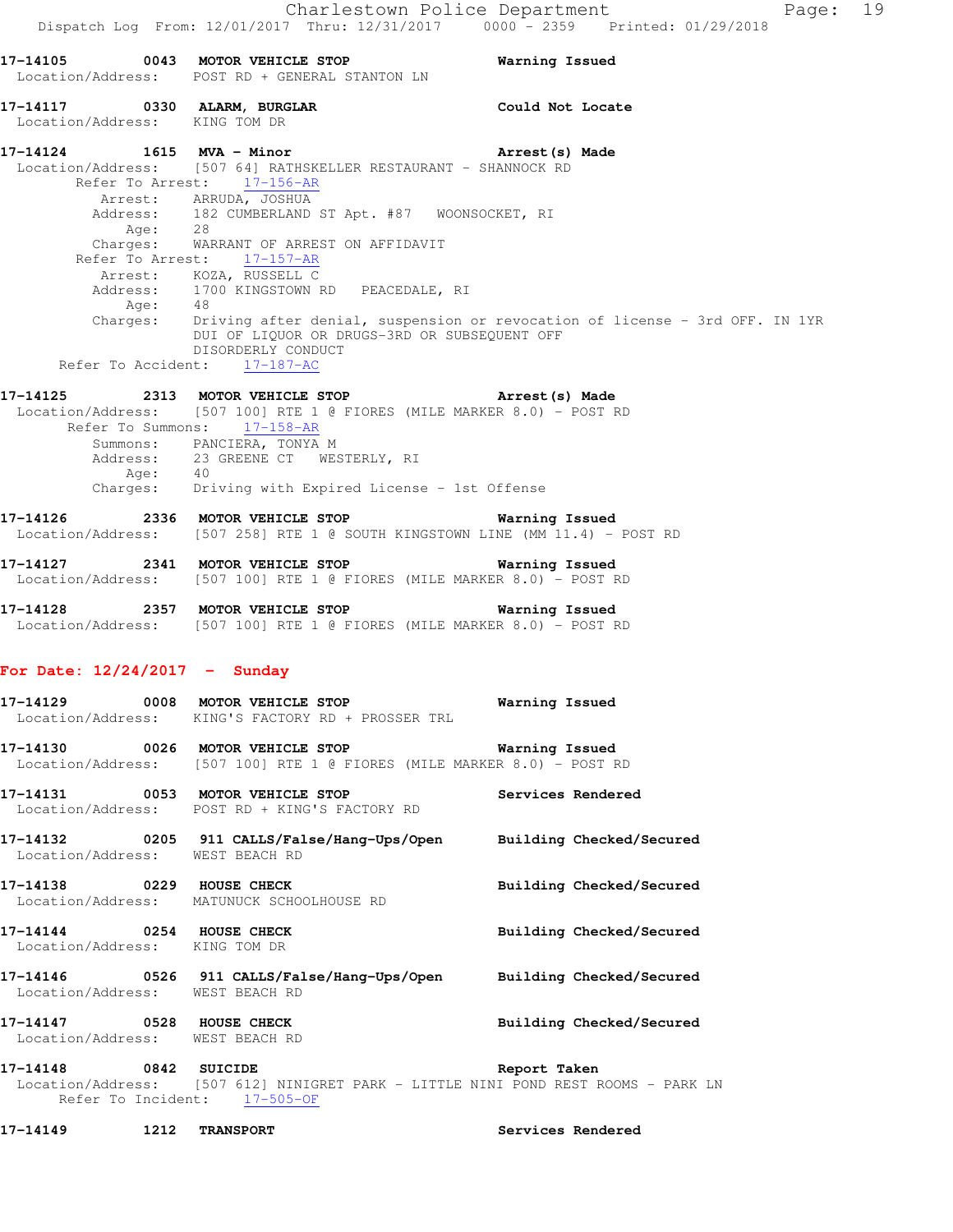|                                  | Dispatch Log From: 12/01/2017 Thru: 12/31/2017 0000 - 2359 Printed: 01/29/2018                                                                         | Charlestown Police Department | Page: 20 |  |
|----------------------------------|--------------------------------------------------------------------------------------------------------------------------------------------------------|-------------------------------|----------|--|
|                                  | Location/Address: [507 642] CHARLESTOWN POLICE DEPARTMENT - OLD POST RD                                                                                |                               |          |  |
|                                  | 17-14151 1531 ANIMAL COMPLAINT 17-14151 Report Taken<br>Location/Address: [507 31] BLUE SHUTTERS BEACH - EAST BEACH RD<br>Refer To Incident: 17-506-OF |                               |          |  |
| Vicinity of: ARBUTUS TRL         | 17-14154 1724 FIREWORKS/Possession/Use/Other Investigated                                                                                              |                               |          |  |
|                                  | 17-14156 1813 MOTOR VEHICLE COMPLAINT Could Not Locate<br>Location/Address: [507 258] RTE 1 @ SOUTH KINGSTOWN LINE (MM 11.4) - POST RD                 |                               |          |  |
|                                  | 17-14157 1818 MOTOR VEHICLE STOP<br>Location/Address: POST RD + NARROW LN<br>Refer To Incident: 17-507-OF                                              | Transported to Hospital       |          |  |
| Location/Address: ROSS HILL RD   | 17-14159 1957 FIREWORKS/Possession/Use/Other Could Not Locate                                                                                          |                               |          |  |
|                                  | 17-14160 2025 MOTOR VEHICLE COMPLAINT Citation Issued<br>Location/Address: [507 258] RTE 1 @ SOUTH KINGSTOWN LINE (MM 11.4) - POST RD                  |                               |          |  |
|                                  | 17-14161 2113 POLICE INFORMATION Investigated<br>Location/Address: [507 642] CHARLESTOWN POLICE DEPARTMENT - OLD POST RD                               |                               |          |  |
| For Date: $12/25/2017$ - Monday  |                                                                                                                                                        |                               |          |  |
|                                  | 17-14163 0042 ALARM, BURGLAR BURGER Building Checked/Secured<br>Location/Address: [507 851] EAST BEACH RD                                              |                               |          |  |
|                                  | 17-14164 0056 HOUSE CHECK<br>Location/Address: [507 765] SEA BREEZE AVE                                                                                | Building Checked/Secured      |          |  |
| Location/Address: SHIRLEY DR     | 17-14167 0108 HOUSE CHECK                                                                                                                              | Building Checked/Secured      |          |  |
|                                  | 17-14177 0209 ALARM, BURGLAR BURGER Building Checked/Secured<br>Location/Address: [507 45] RIPPY'S LIQUOR MART - SOUTH COUNTY TRL                      |                               |          |  |
| 17-14182 1119 ALARM, BURGLAR     | Location/Address: [507 851] EAST BEACH RD                                                                                                              | <b>False Alarm</b>            |          |  |
|                                  | 17-14184 1337 MOTOR VEHICLE COMPLAINT Could Not Locate<br>Vicinity of: [507 284] RTE 91 @ RICHMOND LINE - ALTON CAROLINA RD                            |                               |          |  |
|                                  | 17-14194 2203 DISABLED MV<br>Location/Address: [507 266] RTE 1 @ WILLOWS - POST RD                                                                     | Investigated                  |          |  |
| For Date: $12/26/2017$ - Tuesday |                                                                                                                                                        |                               |          |  |
|                                  | 17-14212 1105 MOTOR VEHICLE STOP<br>Location/Address: POST RD + WILDFLOWER RD                                                                          | Warning Issued                |          |  |
|                                  | 17-14213 1124 FOLLOW-UP INVESTIGATION Investigated<br>Location/Address: [507 33] BROOKSIDE APARTMENTS - SOUTH COUNTY TRL + CAROLINA BACK RD            |                               |          |  |
|                                  | 17-14214 1208 MOTOR VEHICLE STOP 5 6 Warning Issued<br>Location/Address: [507 261] RTE 1 @ STATE GARAGE (MILE MARKER 9.6) - POST RD                    |                               |          |  |
| Location/Address: NARROW LN      | 17-14215 1407 SUSPICIOUS ACTIVITY/VEHICLE Investigated                                                                                                 |                               |          |  |
|                                  | 17-14222 2152 MOTOR VEHICLE COMPLAINT Could Not Locate<br>Vicinity of: [507 271] RTE 1 @ MICHAEL'S - POST RD                                           |                               |          |  |
| Location/Address: RIDGEWOOD RD   | 17-14223 2247 SUSPICIOUS ACTIVITY/VEHICLE Building Checked/Secured                                                                                     |                               |          |  |

**17-14237 2356 HOUSE CHECK Building Checked/Secured**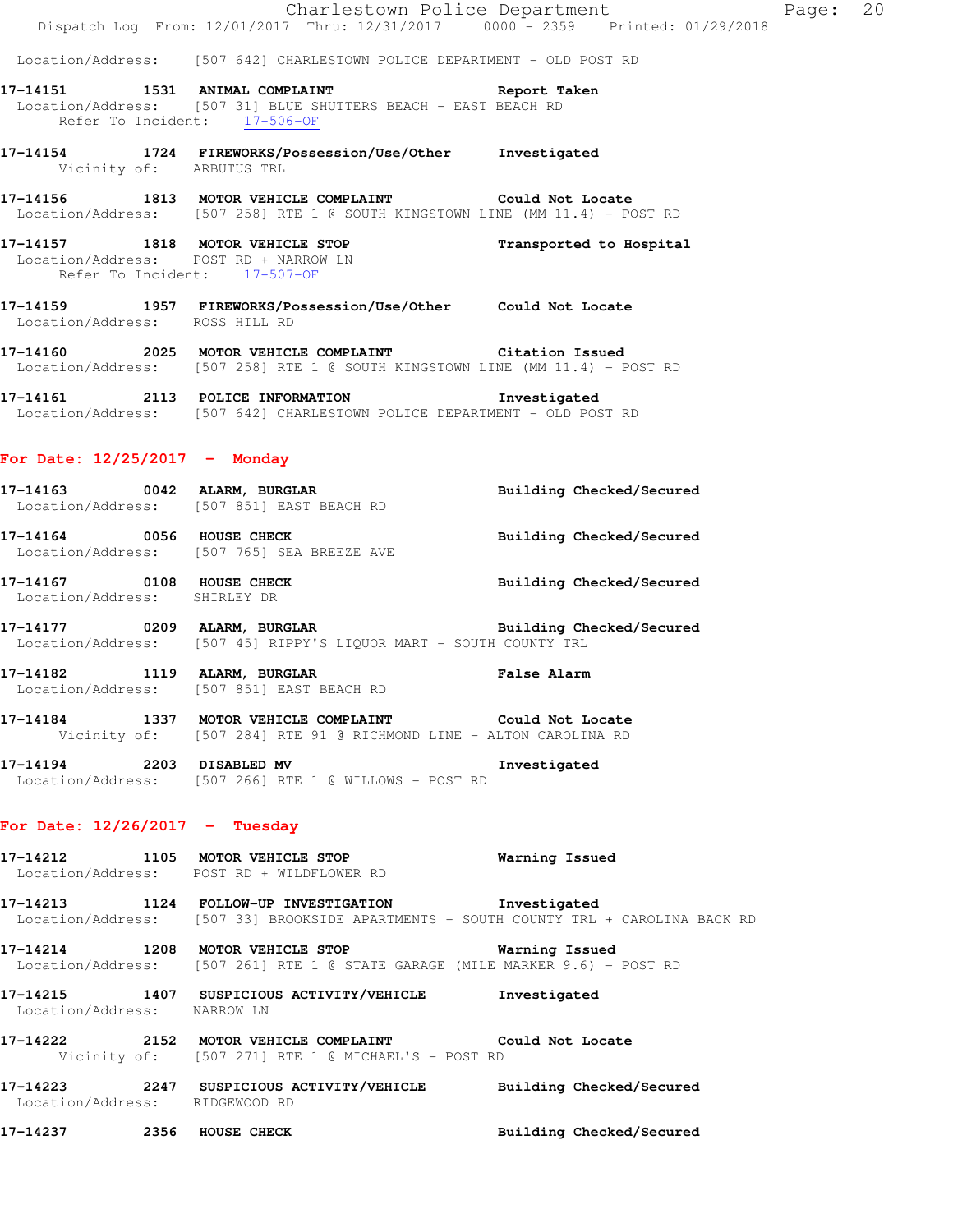Location/Address: [507 791] 18 WHITE TAIL CIRCLE - WHITE TAIL CIR

**17-14238 2359 HOUSE CHECK Building Checked/Secured**  Location/Address: [507 804] BEAVER LN

#### **For Date: 12/27/2017 - Wednesday**

| 17-14243 0018 HOUSE CHECK<br>Location/Address: KING TOM DR |                                                                                                                                                                  | Building Checked/Secured |
|------------------------------------------------------------|------------------------------------------------------------------------------------------------------------------------------------------------------------------|--------------------------|
| 17-14246 0032 HOUSE CHECK<br>Location/Address: SHIRLEY DR  |                                                                                                                                                                  | Building Checked/Secured |
|                                                            | 17-14256 0454 TRAFFIC CONTROL<br>Location/Address: POST RD + SCHOOLHOUSE POND RD                                                                                 | Services Rendered        |
|                                                            | 17-14257 0601 ANIMAL COMPLAINT<br>Location/Address: STILL WATER RD                                                                                               | Investigated             |
| Location/Address: SHANNOCK RD                              | 17-14259 1409 WELL BEING CHECK                                                                                                                                   | Investigated             |
|                                                            | $17-14260$ 1634 ASSIST OTHER POLICE DEPT<br>Location/Address: WORDEN'S POND RD                                                                                   | Could Not Locate         |
|                                                            | 17-14261 1723 EMBEZZELMENT/FRAUD/FORGERY Report Taken<br>Location/Address: [507 642] CHARLESTOWN POLICE DEPARTMENT - OLD POST RD<br>Refer To Incident: 17-508-OF |                          |
|                                                            | 17-14262 1805 MOTOR VEHICLE STOP<br>Location/Address: ALTON CAROLINA RD                                                                                          | No Action Required       |

**17-14264 2042 MOTOR VEHICLE STOP No Action Required**  Location/Address: [507 283] POST RD + SOUTH COUNTY TRL

**17-14267 2315 OFFICER WANTED Could Not Locate**  Location/Address: [507 858] THE PINK PELICAN - OLD POST RD

### **For Date: 12/28/2017 - Thursday**

| Building Checked/Secured | <b>HOUSE CHECK</b><br>Location/Address: [507 804] BEAVER LN | 0042 | 17–14277 |
|--------------------------|-------------------------------------------------------------|------|----------|
| Building Checked/Secured | <b>HOUSE CHECK</b><br>Location/Address: WHITE TAIL CIR      | 0044 | 17–14278 |
|                          |                                                             |      |          |

**17-14279 0057 HOUSE CHECK Building Checked/Secured**  Location/Address: [507 765] SEA BREEZE AVE

**17-14292 0504 ALARM, BURGLAR Building Checked/Secured**  Location/Address: [507 45] RIPPY'S LIQUOR MART - SOUTH COUNTY TRL

**17-14293 0530 TRAFFIC CONTROL Services Rendered**  Location/Address: KLONDIKE RD + ROSS HILL RD

**17-14294 0543 TRAFFIC CONTROL Services Rendered**  Location/Address: POST RD + SCHOOLHOUSE POND RD

**17-14295 0614 ALARM, BURGLAR Building Checked/Secured**  Location/Address: SEA VIEW DR

**17-14296 1038 ALARM, BURGLAR Building Checked/Secured** 

Location/Address: SAND PLAIN RD

**17-14300 1619 MOTOR VEHICLE STOP Citation Issued**  Location/Address: POST RD + LAKESIDE DR

**17-14301 1636 MOTOR VEHICLE STOP Warning Issued**  Location/Address: POST RD + TAMANACO DR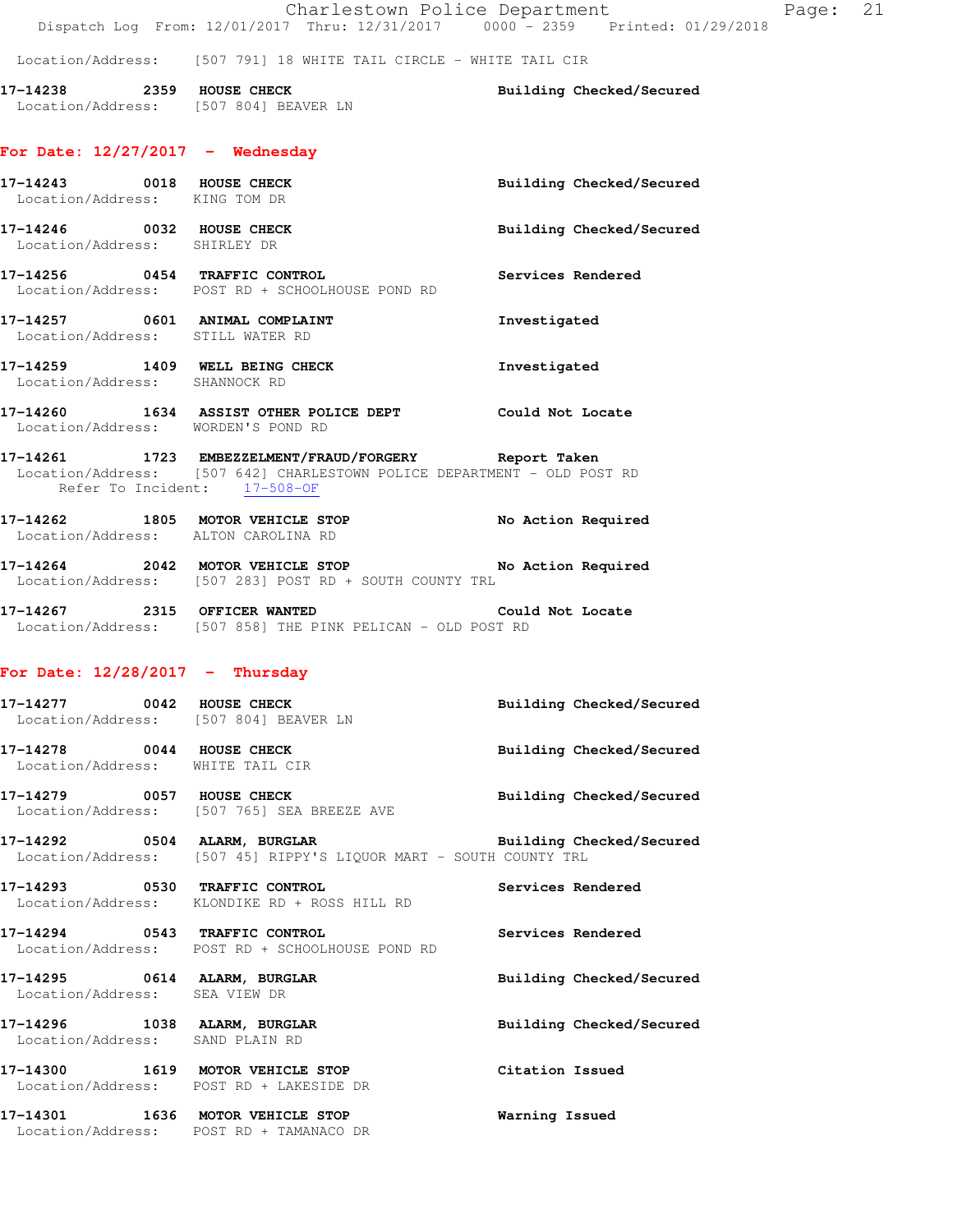**17-14305 1848 OFFICER WANTED No Action Required**  Location/Address: ALTON CAROLINA RD

### **For Date: 12/29/2017 - Friday**

|                                                                  | 17-14321 0116 HOUSE CHECK<br>Location/Address: MATUNUCK SCHOOLHOUSE RD                                                                   | Building Checked/Secured |
|------------------------------------------------------------------|------------------------------------------------------------------------------------------------------------------------------------------|--------------------------|
| 17-14329 0216 HOUSE CHECK<br>Location/Address: KING TOM DR       |                                                                                                                                          | Building Checked/Secured |
|                                                                  | 17-14331 0756 FIRE, STRUCTURE 17-14331 1nvestigated<br>Location/Address: POST RD                                                         |                          |
| Location/Address: KLONDIKE RD<br>Refer To Incident: 17-509-OF    | 17-14335 1314 LOST/STOLEN LICENSE PLATES Report Taken                                                                                    |                          |
|                                                                  | 17-14336 1440 MOTOR VEHICLE COMPLAINT Could Not Locate<br>Vicinity of: [507 263] RTE 1 @ TOURIST INFO (MILE MARKER 7.6) - POST RD        |                          |
| 17-14337 1636 HOUSE CHECK<br>Location/Address: MAIZE DR          |                                                                                                                                          | Building Checked/Secured |
|                                                                  | 17-14338 1637 ROAD HAZARD/OBSTRUCTION Investigated<br>Vicinity of: [507 271] RTE 1 @ MICHAEL'S - POST RD                                 |                          |
| Location/Address: SCAPA FLOW RD<br>Refer To Incident: 17-510-OF  | 17-14340 1753 BURGLARY (Attempted B&E) Investigated                                                                                      |                          |
|                                                                  | 17-14341 1832 ALARM, BURGLAR BURGINER Building Checked/Secured<br>Location/Address: [507 247] HUNGRY HAVEN RESTAURANT - SOUTH COUNTY TRL |                          |
| Location/Address: CASTLE ROCK DR<br>Refer To Incident: 17-511-OF | 17-14342 1944 MOTOR VEHICLE COMPLAINT Report Taken                                                                                       |                          |
|                                                                  | 17-14343 2058 ASSIST OTHER AGENCY No Action Required<br>Location/Address: [507 275] RTE 1 @ WESTERLY LINE - POST RD                      |                          |
| Location/Address: SHANNOCK RD                                    | 17-14344 2215 DISTURBANCE/Music/Noise Investigated                                                                                       |                          |
| For Date: $12/30/2017 -$ Saturday                                |                                                                                                                                          |                          |
|                                                                  | 17-14358 0124 SUSPICIOUS ACTIVITY/VEHICLE Investigated<br>Location/Address: [507 37] CHARLESTOWN WINE AND SPIRITS - OLD POST RD          |                          |
| 17-14360<br>0135 HOUSE CHECK<br>Location/Address: KING TOM DR    |                                                                                                                                          | Building Checked/Secured |
| 0139 HOUSE CHECK<br>17-14361                                     | Location/Address: MATUNUCK SCHOOLHOUSE RD                                                                                                | Building Checked/Secured |
| 17-14368                                                         | 0240 ALARM, BURGLAR<br>Location/Address: [507 45] RIPPY'S LIQUOR MART - SOUTH COUNTY TRL                                                 | Building Checked/Secured |
| 17-14372                                                         | 0437 ALARM, BURGLAR<br>Location/Address: [507 45] RIPPY'S LIQUOR MART - SOUTH COUNTY TRL                                                 | Building Checked/Secured |

**17-14374 1009 ASSIST OTHER POLICE DEPT Services Rendered**  Location/Address: [507 530] NARRAGANSETT INDIAN FOUR WINDS COMMUNITY CENT - SOUTH COUNTY TRL

**17-14375 1132 ASSIST OTHER POLICE DEPT Could Not Locate**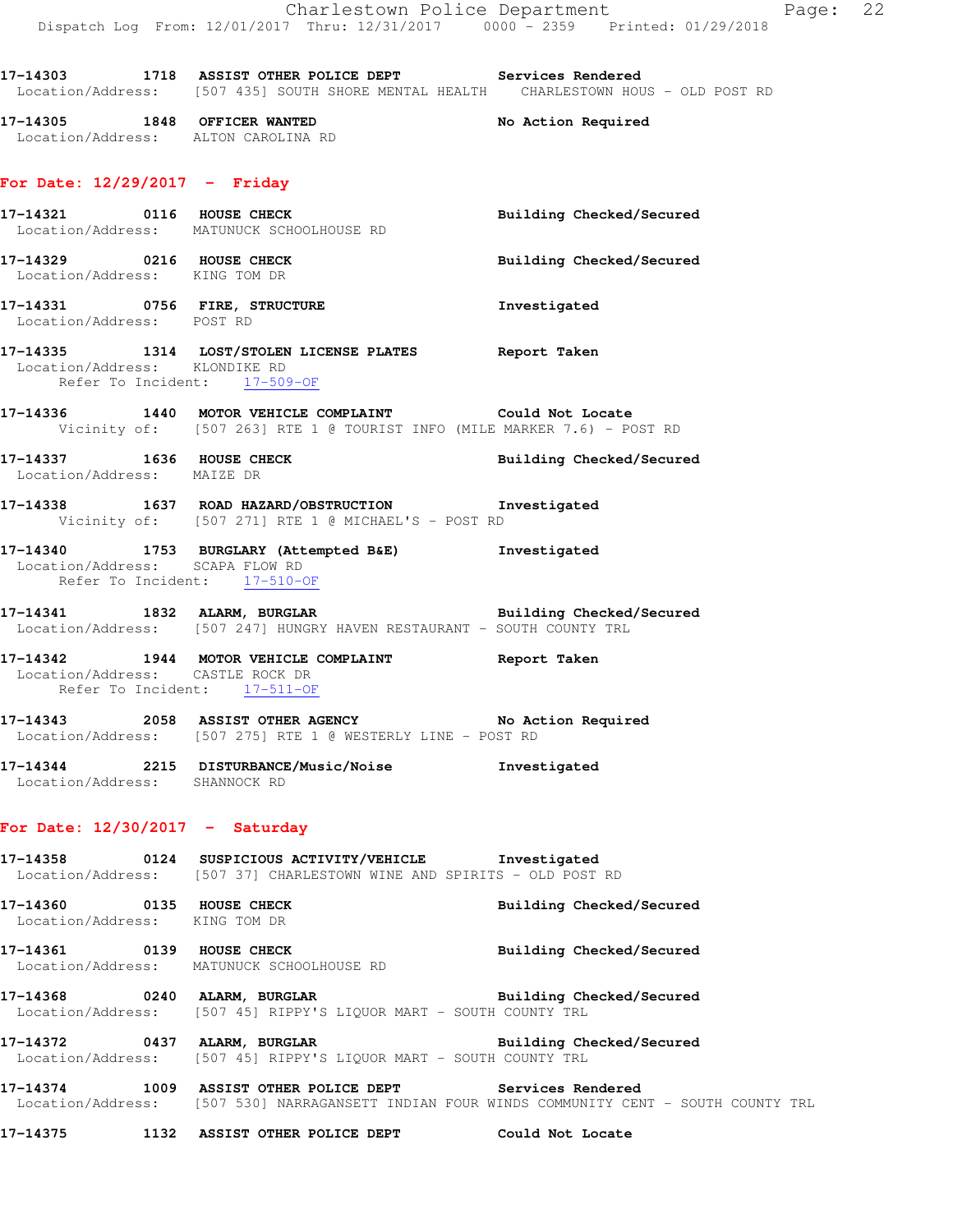|                                                         | Dispatch Log From: 12/01/2017 Thru: 12/31/2017 0000 - 2359 Printed: 01/29/2018                                                                 | Charlestown Police Department | Page: 23 |  |
|---------------------------------------------------------|------------------------------------------------------------------------------------------------------------------------------------------------|-------------------------------|----------|--|
|                                                         | Location/Address: [507 753] KLONDIKE RD                                                                                                        |                               |          |  |
| Location/Address: ALDER RD                              | 17-14376 1143 POLICE INFORMATION<br>Refer To Incident: 17-512-OF                                                                               | Investigated                  |          |  |
|                                                         | 17-14380 1431 MOTOR VEHICLE COMPLAINT Could Not Locate<br>Location/Address: DOGWOOD DR + SOUTH COUNTY TRL                                      |                               |          |  |
| 17-14383 1745 COMPLAINT<br>Refer To Incident: 17-513-OF | <b>Example 21 AM</b> Report Taken<br>Location/Address: [507 642] CHARLESTOWN POLICE DEPARTMENT - OLD POST RD                                   |                               |          |  |
|                                                         | 17-14385 1835 MOTOR VEHICLE STOP Services Rendered<br>Location/Address: [507 20] NINIGRET PARK - PARK LN                                       |                               |          |  |
|                                                         | 17-14390 1918 ASSIST OTHER TOWN DEPT No Action Required<br>Location/Address: [507 9] BRENDA'S BEAUTY SALON - ALTON CAROLINA RD                 |                               |          |  |
|                                                         | 17-14392 2022 MVA - Minor Changes and Report Taken<br>Vicinity of: SOUTH COUNTY TRL + CAROLINA BACK RD<br>Refer To Accident: 17-188-AC         |                               |          |  |
|                                                         | 17-14395 2230 ALARM, BURGLAR <b>Example 2018</b> Building Checked/Secured<br>Location/Address: [507 45] RIPPY'S LIQUOR MART - SOUTH COUNTY TRL |                               |          |  |
|                                                         | 17-14396 2252 ALARM, BURGLAR<br>Location/Address: [507 45] RIPPY'S LIQUOR MART - SOUTH COUNTY TRL                                              | <b>False Alarm</b>            |          |  |
| For Date: $12/31/2017 -$ Sunday                         |                                                                                                                                                |                               |          |  |
|                                                         | 17-14412 0301 SUSPICIOUS ACTIVITY/VEHICLE Investigated<br>Location/Address: POST RD + NARROW LN                                                |                               |          |  |
|                                                         | 17-14416 1305 ALARM, BURGLAR 17-14416 False Alarm<br>Location/Address: [507 19] CHARLESTOWN ELEMENTARY SCHOOL - CAROLINA BACK RD               |                               |          |  |
|                                                         | 17-14417 1320 MOTOR VEHICLE STOP<br>Location/Address: POST RD + SOUTH COUNTY TRL                                                               | Warning Issued                |          |  |
| Location/Address: SHORE DR                              | 17-14418 1332 FOLLOW-UP INVESTIGATION Investigated                                                                                             |                               |          |  |
| Location/Address: CHARLES AVE                           | 17-14419 1533 SUSPICIOUS ACTIVITY/VEHICLE Could Not Locate                                                                                     |                               |          |  |
|                                                         | 17-14420 1647 TRAFFIC CONTROL<br>Location/Address: OLD POST RD + PARK LN                                                                       | Services Rendered             |          |  |
|                                                         | 17-14422 1706 MOTOR VEHICLE STOP <b>Warning Issued</b><br>Vicinity of: [507 642] CHARLESTOWN POLICE DEPARTMENT - OLD POST RD                   |                               |          |  |
| Location/Address: PASQUISETT TRL                        | 17-14423 1713 POLICE INFORMATION                                                                                                               | Services Rendered             |          |  |
|                                                         | 17-14425 2021 HOUSE CHECK<br>Location/Address: ALTON CAROLINA RD                                                                               | Building Checked/Secured      |          |  |
|                                                         | 17-14426 2044 OFFICER WANTED Services Rendered<br>Location/Address: [507 369] WILCOX TAVERN - OLD POST RD                                      |                               |          |  |
| Location/Address: BISCUIT CITY RD                       | 17-14427 2050 SUSPICIOUS ACTIVITY/VEHICLE Could Not Locate                                                                                     |                               |          |  |
|                                                         | 17-14428 2052 FIREWORKS/Possession/Use/Other Could Not Locate<br>Location: [507 863] FIVE SEASONS HOUSING DEVELOPMENT                          |                               |          |  |
| Location/Address: EDWARDS LN                            | 17-14430 2150 ASSIST OTHER POLICE DEPT                                                                                                         | Taken/Refered to Other A      |          |  |
|                                                         |                                                                                                                                                |                               |          |  |